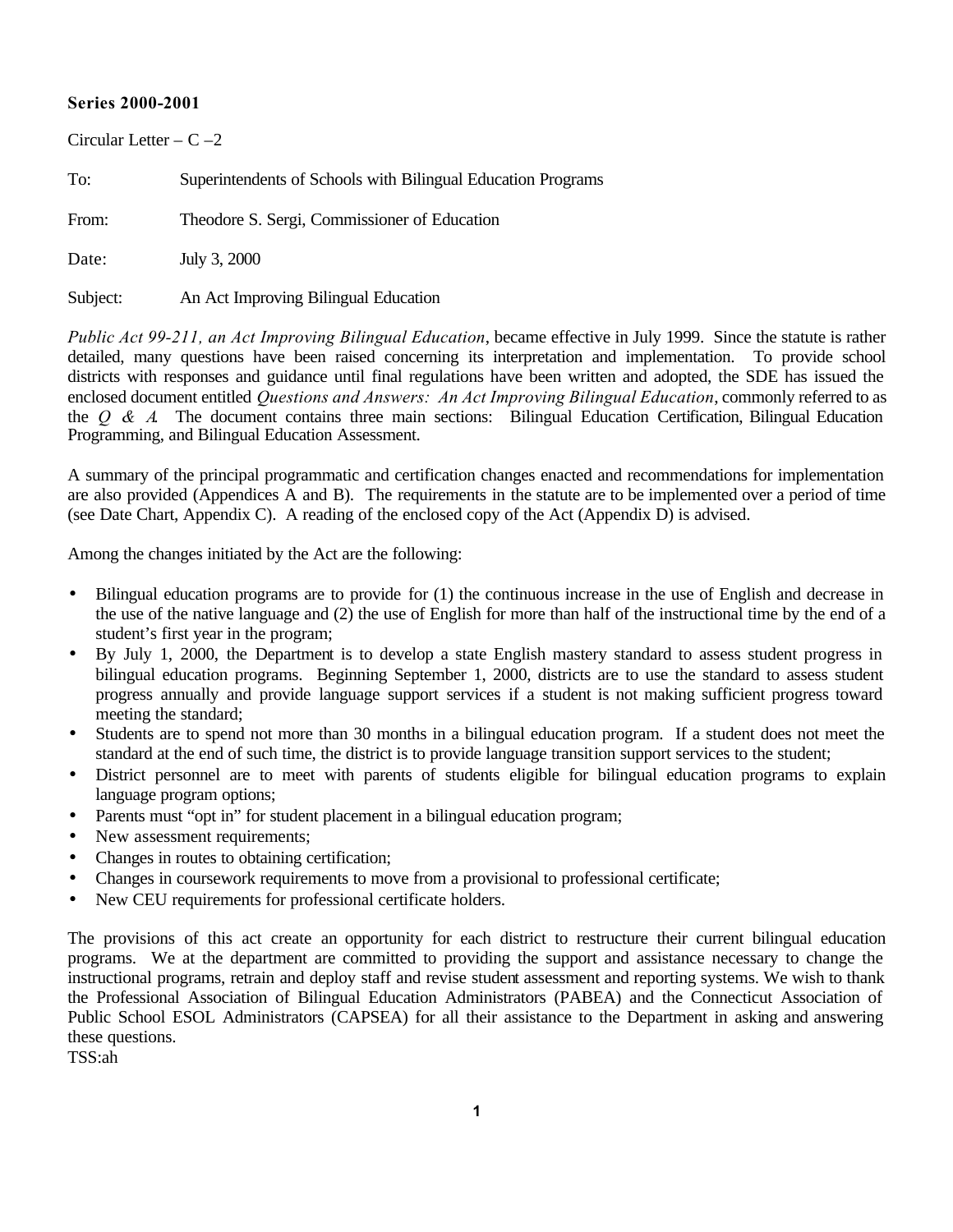#### Connecticut State Department of Education

Division of Teaching and Learning

#### **Questions and Answers: An Act Improving Bilingual Education**

Public Act 99-211, an Act Improving Bilingual Education became effective in July 1999. The following is a set of questions and answers which reflect the new requirements of PA 99-211 as it relates to bilingual education certification and bilingual education programs.

#### **A. Bilingual Education Certification**

1. What options do people have when they are applying to become certified in bilingual education?

Applicants for bilingual positions in Connecticut public schools must hold a valid Connecticut certificate endorsed for bilingual education. There are three options available to obtain a bilingual certificate.

Note: The initial educator certificate, endorsed for bilingual education, issued between July 1, 1999, and June 30, 2003, is valid for grades PRE-K to 12, and authorizes the teacher to teach all academic and special subjects in the classroom. When people with an initial educator certificate move to the provisional educator certificate, they will be required to meet specific coursework requirements described in this act, and will loose the PreK-12 validity when they move to the professional educator certificate.

#### **Option 1. Planned Program Route**

A candidate, who has completed a planned teacher preparation program or alternative route to certification if available, in bilingual education, may apply to the Bureau of Certification and Professional Development for a bilingual endorsement. In addition to the planned program requirements, the candidate must have completed the appropriate PRAXIS tests as indicated below, prior to obtaining the bilingual education endorsement:

- PRAXIS I CBT;
- ACTFL Oral Proficiency Interview in the language of the bilingual program. If an ACTFL examination is not available for the language of the bilingual program, the candidate would need to take an alternative assessment as approved by the Connecticut State Department of Education;

#### **Option 2. Cross Endorsement Route**

Under this option, the bilingual endorsement is added to an existing valid certificate (e.g. initial educator certificate, provisional educator certificate, and professional educator certificate).

A candidate, who is already certified in a teaching field, may add the bilingual endorsement by completing the appropriate PRAXIS tests and course work as indicated below, prior to obtaining the bilingual education endorsement:

- PRAXIS I CBT;
- ACTFL Oral Proficiency Interview in the language of the bilingual program. If an ACTFL examination is not available for the language of the bilingual program, the candidate would need to take an alternative assessment as approved by the Connecticut State Department of Education;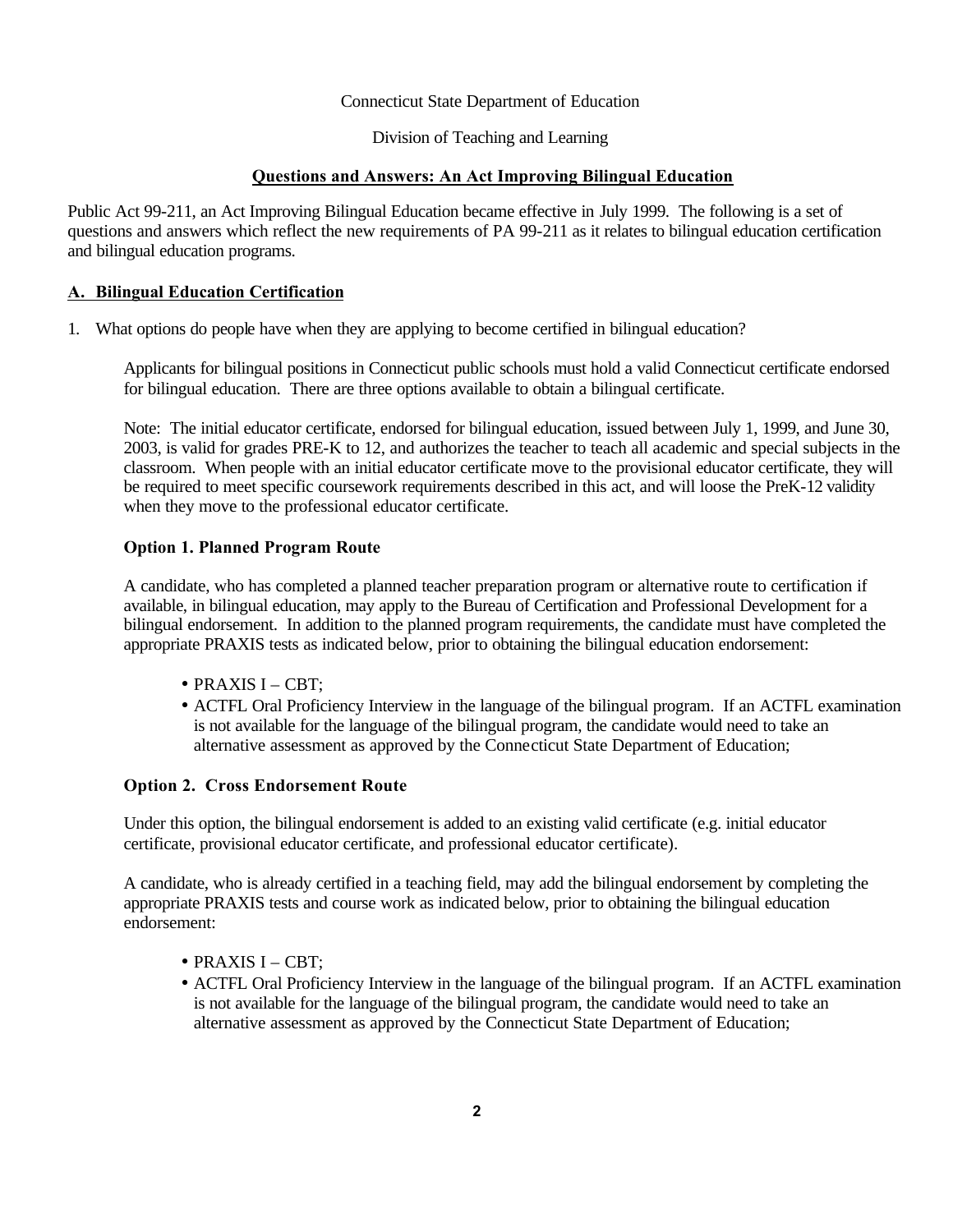• 18 semester hours of credit in the following bilingual education course work: first and second language acquisition including language and literacy development; linguistic and academic assessment; cross cultural sensitivity and communication and implications for instruction; strategies for modifying English content area instruction; methods of teaching English as a second language; and, methods of bilingual education.

## **Option 3: Deferral Route\***

If a district is unable to find a certified bilingual educator, the district may request a deferral for course work requirements for bilingual certification. Under this option, the candidate must have completed the following:

- A four year course of study at a post-secondary institution<sup>\*\*</sup>;
- PRAXIS I CBT: and,
- ACTFL Oral Proficiency Interview in the language of the bilingual program. If an ACTFL examination is not available for the language of the bilingual program, the candidate would need to take an alternative assessment as approved by the Connecticut State Department of Education.

Under this option, the candidate is issued a nonrenewable certificate endorsed for bilingual education, with a deficiency for three semester hours of credit in foundations of bilingual education, three semester hours of methods in teaching English as a second language, and a course in special education.

**\* The Deferral Route is only in effect until July 1, 2001. Candidates employed by a board of education as bilingual education teachers on and after that date will obtain their bilingual endorsement by completing a planned program of teacher preparation in bilingual education as outlined in Option 1.** 

\*\*All applicants who completed degrees in a country other than the United States, must have their transcripts evaluated by one of the authorized evaluation agencies prior to submitting them to the Bureau of Certification and Professional Development.

2. What materials does the Bureau of Certification and Professional Development need if a district is requesting a bilingual education deferral?

The Bureau needs the following:

- form ED 170 general application form;
- certification fee of \$100:
- official transcripts of all course work completed;
- form ED 178 (bilingual deferral request form submitted by district).
- 3. Are bilingual educators who completed their planned program in another state eligible for the 12 month deferral of testing, consistent with existing certification regulations?

Yes.

4. What options does a district have if they can not hire a person with bilingual education endorsement?

If a district is unable to find a certified bilingual educator, and is also unable to hire a teacher who meets the bilingual deferral route requirements, the district may request from the State Department of Education an authorization to hire a teacher certified in TESOL (Teaching English to Speakers of Other Languages.) Form ED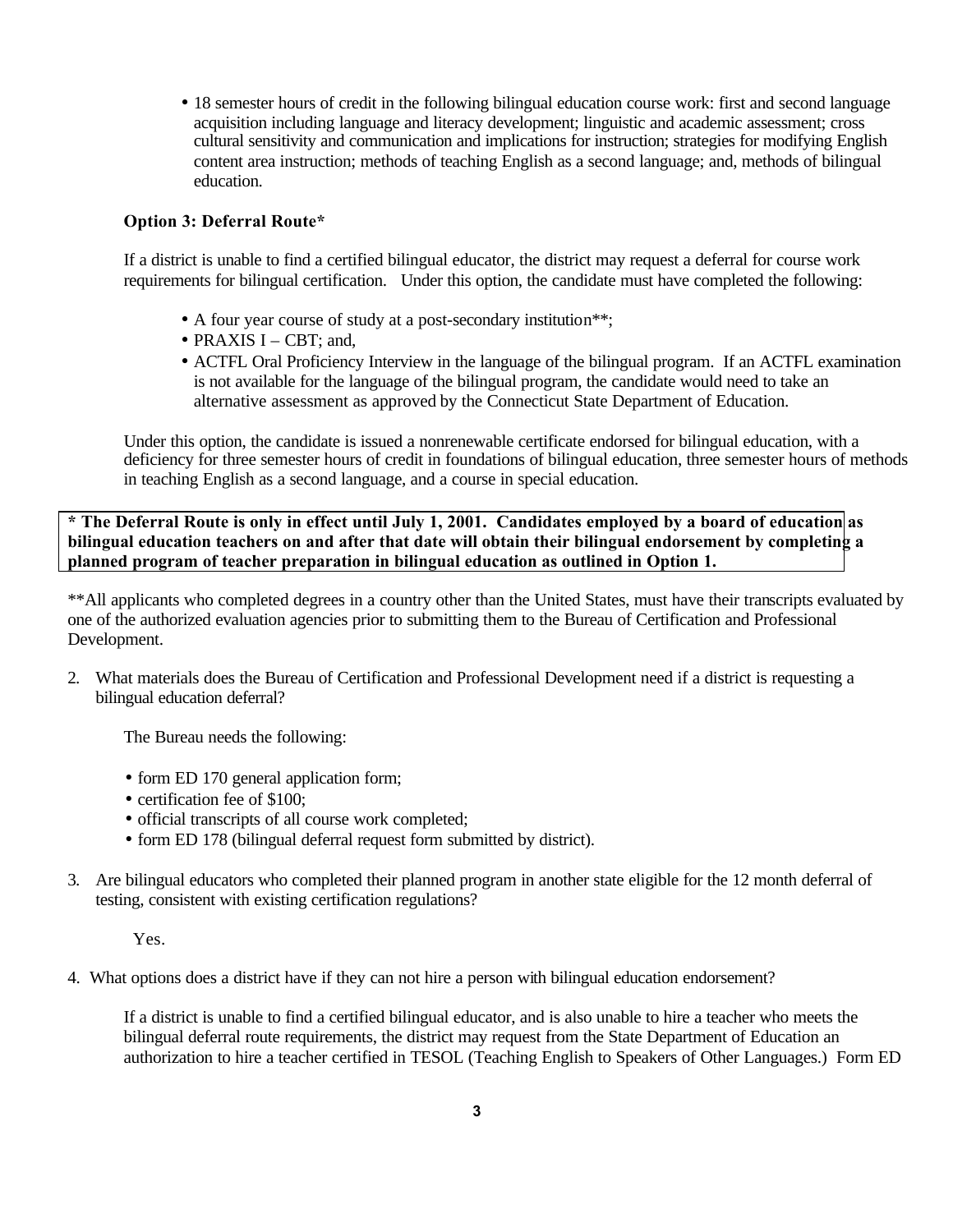178a (Request for Authorization to employ a TESOL teacher) must be submitted by the district. The district must still provide a bilingual program for eligible students.

5. What are the requirements for BEST?

Candidates who hold the initial educator certificate must complete the Beginning Educator Support and Training Program (BEST) and a minimum of 10 months of successful bilingual teaching experience to progress to the provisional educator certificate. If an initial educator certificate was issued through the deferral route, the candidate, in addition to completing the successful experience and BEST requirements must also complete the required course work in bilingual education and special education.

6. What are the requirements for a bilingual educator who holds a provisional certificate?

Effective, July 1, 2000, the holder of a provisional educator certificate endorsed in bilingual education must complete a minimum of 30 months of successful bilingual teaching experience to progress to the professional educator certificate.

#### In addition:

- bilingual teachers, who teach at the elementary level, must complete 15 semester hours of credit in bilingual education methodology and a total of 15 semester hours of credit in language arts, reading and mathematics;
- bilingual teachers, who teach at the middle or secondary level, must complete 15 semester hours of credit in bilingual education and 15 semester hours of credit in the subject matter they teach. If more than one subject is taught, one subject should be selected. Upon application for a professional educator certificate, the validity of the certificate will be limited to either elementary, or the subject area selected.
- 7. What are the requirements for a person who holds a professional educator certificate?

Effective July 1, 1999, holders of professional educator certificates endorsed for bilingual education must meet specific CEU requirements to continue their certificates. The CEUs they are required to take must correspond to their teaching assignment.

For example:

- bilingual teachers who teach at the elementary level and who do not hold an elementary education endorsement must complete all of their remaining CEU credits in language arts, reading and mathematics.
- bilingual teachers who teach at the middle or secondary level and who do not hold an endorsement in the subject area they teach must complete all of their CEU credits in the subject area they teach. If more than one subject area is taught, one subject area should be selected.
- 8. Are there any additional changes, which will occur?

**Effective July 1, 2003,** bilingual education endorsements will be either for "elementary/bilingual education" or "secondary/bilingual education." The elementary/bilingual endorsement will authorize the teacher to teach all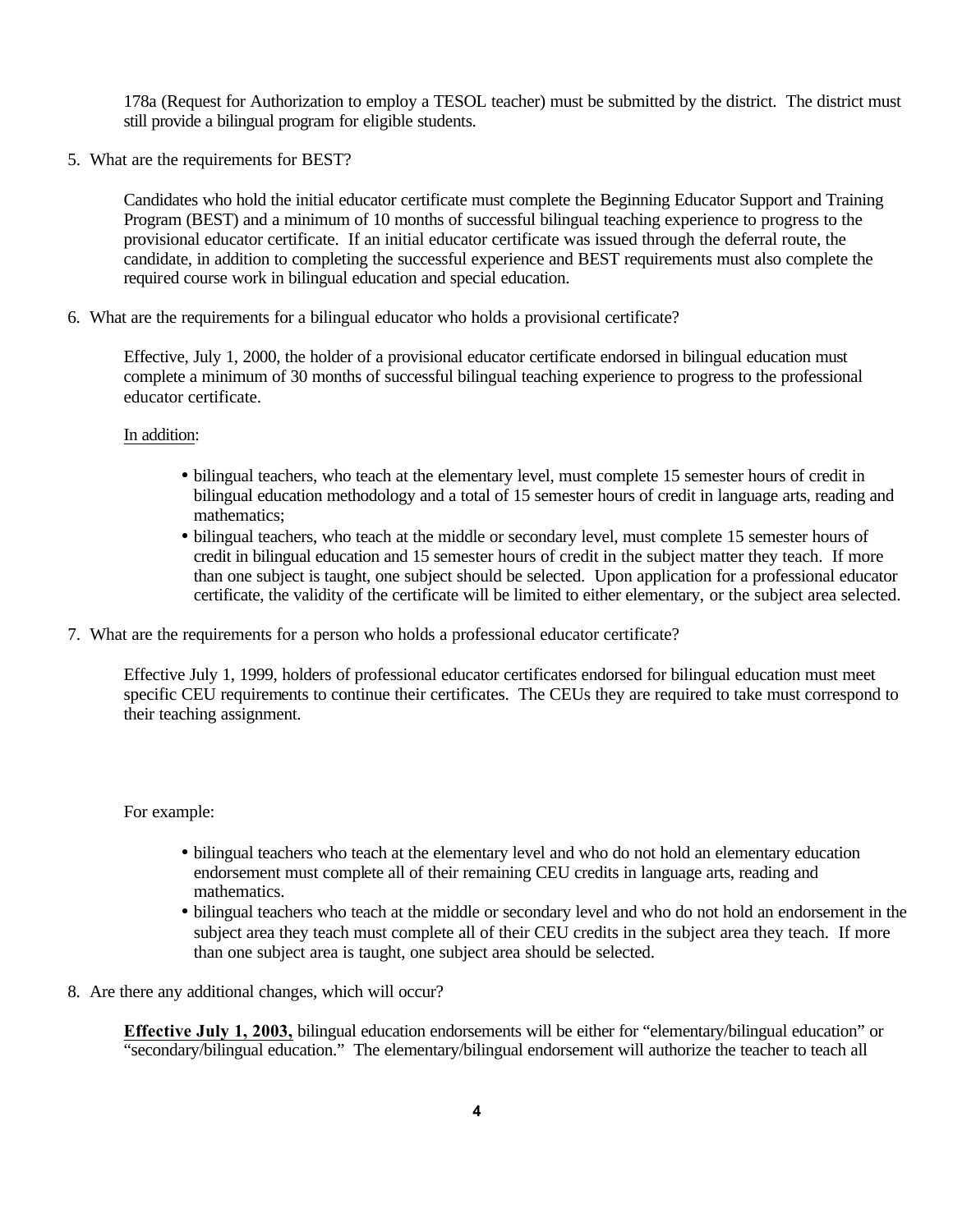elementary academic subjects to students in both bilingual and regular education settings. The secondary/bilingual education endorsement will be valid for teaching one subject area (e.g. biology, English, history/social studies, etc.) to students in both bilingual and regular education settings.

Requirements to progress from the initial educator certificate to the provisional educator certificate, from the provisional educator certificate to the professional educator certificate, and to continue the professional educator certificate, remain as indicated above.

9. How will teachers be notified of these changes?

The Bureau of Certification and Professional Development provides the following material to inform teachers of the changes in certification for bilingual education:

- Letters were mailed in September 1999 to holders of initial, provisional, and professional educator certificates endorsed for bilingual education. The letters were mailed to people at the home address as listed in the Bureau's database.
- A revised bilingual education fact sheet is available from the Bureau. (Copies enclosed.)
- A revised CEU fact sheet, and a revised CEU matrix, are available from the Bureau. (Copies enclosed.)

#### **Option 4: Durational Shortage Area Permit**

If a district is unable to find a certified bilingual educator, the district may request a durational shortage area permit. Under this option, the candidate must have completed the following:

- A bachelors degree
- PRAXIS I CBT
- 12 semester hours of credit in bilingual education

#### **B. Bilingual Education Programming**

#### **Meetings with Parents/Guardians**

PA 99-211 requires school districts to meet with parents/guardians "of eligible students" to explain the benefits of the language programs available in the district.

10. With which parents/guardians of limited English proficient (LEP) students are districts required to meet: with all such parents/guardians or only those of the 20-or-more students who may be placed in a bilingual education program?

Only those of the 20-or-more students who may be placed in a bilingual education program. This does not mean that meeting with the parents of all LEP students is discouraged—on the contrary.

11. Must the school district hold this meeting annually with all parents/guardians of LEP students?

No, only with parents of students who may be enrolling in the bilingual education program for the first time.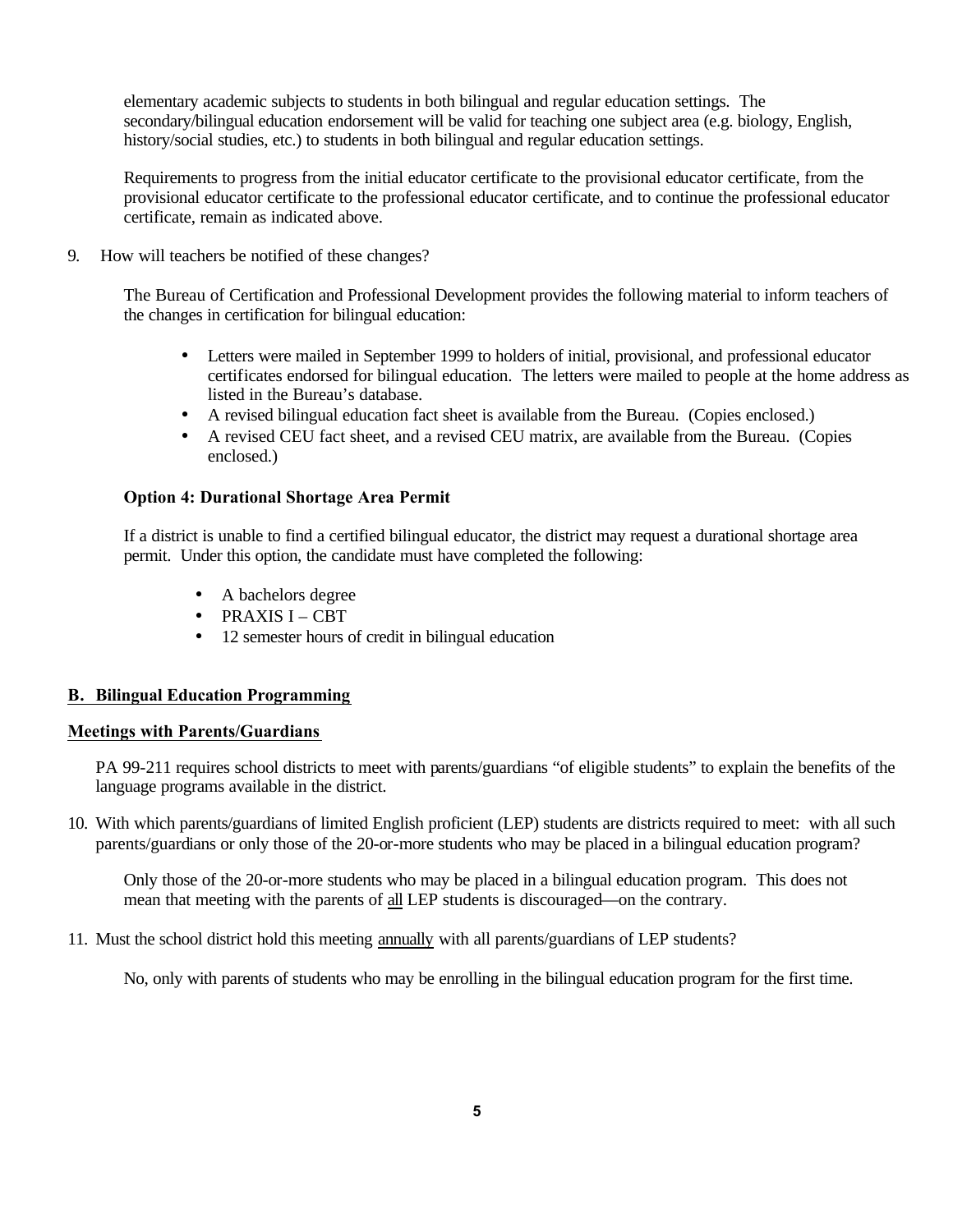12. What kinds of meetings need to be held with parents/guardians to allow them to choose a language program? Large, small group? Individual? Must the district meet with the parents/guardians before the child is placed?

Whatever format is chosen for meeting with parents/guardians, the individuals must be able to make an educated choice of program for their child and select in writing the educational option for their child. Such meetings will need to be held prior to placement of the student in the program of the parent or guardian's choice. Please note that the parents and legal guardians may bring an advisor or interpreter to the meeting.

13. Does a school district need to meet with parents/guardians of students currently in a bilingual education program?

Yes. We advise you to start the bilingual education program but district personnel must meet with parents/guardians of enrolled students as soon as possible and at least by mid-September to advise them regarding the same educational choice as parents/guardians of new students.

14. May eligible secondary students assigned to an ESL program (i.e., those with less than 30 months to graduation at enrollment) be placed in a bilingual education program if the parents so choose?

No. The statute says that such students must be placed in an ESL program.

#### **Program Placement and Options**

15. If a parent or guardian opts for a language program option available in the district rather than the bilingual education program, what is to be provided?

Any option should include the development of ESL proficiency and assistance with content area learning in English. Please note that PA 99-211 includes in its definition of an ESL program achievement of 1) English proficiency, and 2) "academic mastery of subject matter content and higher order skills, including critical thinking, so as to meet appropriate grade promotion and graduation requirements."

16. What types of programs in addition to bilingual education does a district have to offer parents of students eligible for a bilingual education program?

The statute requires only two types of programs for eligible students: a bilingual education program and, for eligible secondary students with less than 30 months to graduation, an ESL program. ESL programs are not otherwise specifically required on a grade K-12 basis, although they are commonly offered by many school districts to eligible students in groups of less than 20 who are dominant in any one language other than English. The statute does mention that one of the language program options that school districts need to explain to parents is "English language immersion." Although the statute does not define this program, the term usually refers to the "mainstream" program, i.e., the regular education program that is taught in English. Another option mentioned but not required in the statute is a sheltered English program.

In this connection, two other points need to be mentioned. Section 10-4a of the Connecticut General Statutes states: "…the educational interests of the state shall include, but not be limited to, the concern of the state that (1) each child shall have for the period prescribed in the general statutes equal opportunity to receive a suitable program of educational experiences…" To accomplish this goal, students who are non-English or limited-English proficient and for whom a required program of bilingual education is not available will clearly need to be offered assistance which will enable them to receive a suitable program of educational experiences. Instruction in developing English proficiency and sheltered content instruction in English are the most commonly used ways of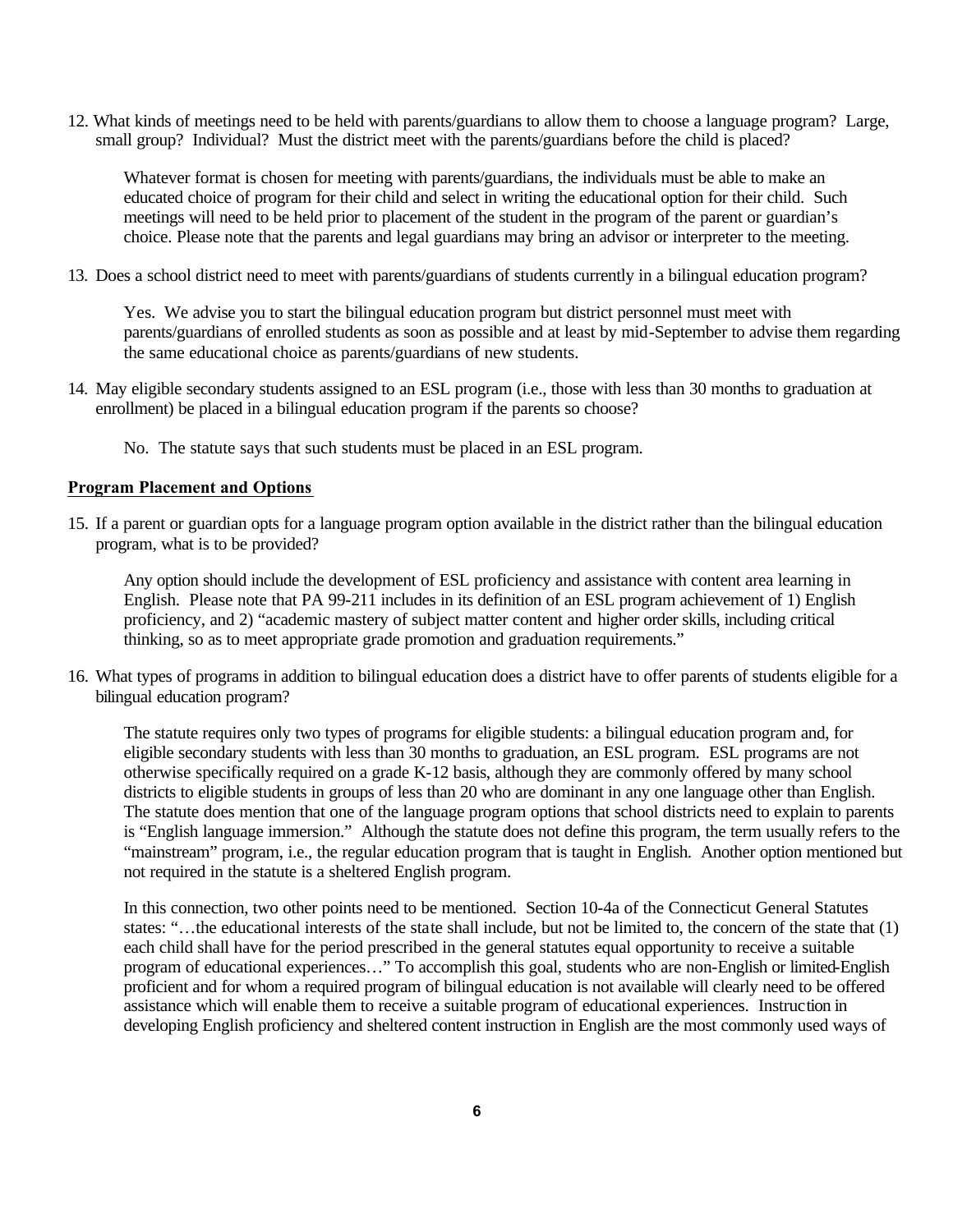providing such students with an opportunity to receive an adequate education in American schools, i.e., in schools where the common language of instruction is English.

Title VI of the 1964 Civil Rights Act states: "No person in the United States shall, on the ground of race, color, or national origin, be excluded from participation in, be denied the benefits of, or be subjected to discrimination under any program or activity receiving Federal financial assistance." In a September 1991 memorandum to senior staff of the United States Office of Civil Rights, the then Assistant Secretary for Civil Rights stated that schools have an obligation to comply with "the regulation implementing Title VI of the Civil Rights Act of 1964 to provide any alternative language programs necessary to ensure that national origin minority students with limited-English proficiency (LEP students) have meaningful access to the schools' programs." The Civil Rights Act and the memorandum are likewise not specific regarding the types of programs that need to be offered to limited English proficient students. Nevertheless, in determining whether schools are in compliance with Title VI of the Civil Rights Act, the Office of Civil Rights employs a set of criteria regarding the adequacy of programs offered and the need for a formal program. The criteria for program adequacy include the following: soundness of educational approach; proper implementation (staffing requirements; exit criteria; special education programs; gifted/talented programs and other specialized programs); and program evaluation. Again, in addition to bilingual education programs, instruction in developing English proficiency and sheltered content instruction in English are the most commonly used ways of providing such students with an opportunity to receive an adequate education.

17. Section 6 of PA 99-211 states if a school district "is not able to hire a sufficient number of certified bilingual education teachers, the board of education may apply to the Commissioner of Education for permission to use a certified teacher of English as a second language to fill its need and the commissioner may grant such request for good cause shown." In such a case, is the school district still required to offer a program of bilingual education as defined in Section 1 of the statute?

Yes. In such a case, the school district will have to find other ways of making instructional use of the students' native language. Permission to hire an ESL teacher in place of a bilingual teacher will be granted for good cause shown for one year only. To obtain such permission for another year, the district will need to demonstrate that it made a good faith effort to identify and hire a bilingual education teacher.

#### **Calculating for the 30 Month Program Tenure**

18. How is a student's 30 month tenure in a bilingual education program to be calculated?

- Only time in a bilingual education program in a Connecticut public school is to be counted toward the 30 months.
- For time spent in bilingual education programs in another district for which there are no records or no records can be obtained, the count can begin when the student enters your district's program.
- For purposes of counting months, a student enrolled in a bilingual education program for 15 days or more may be counted as having been in the program for a month (e.g., an entering student with 10 months and 15 days in a bilingual education program from another district will be considered to have 11 months)
- Time in summer school or in a two-way language program is not to be counted.
- For students who have been in a bilingual education program in Connecticut prior to September 1, 1999, the count toward the 30 months begins on September 1, 1999. That is, for all new and continuing students the count begins on September 1, 1999; time prior to that date is not to be counted toward the 30 months.
- 19. How is a district to account for half-time vs. full-time kindergarten with respect to the 30 month limit? Will a year of half-time kindergarten be counted as one year or one-half year?

It will be counted as one half of a year.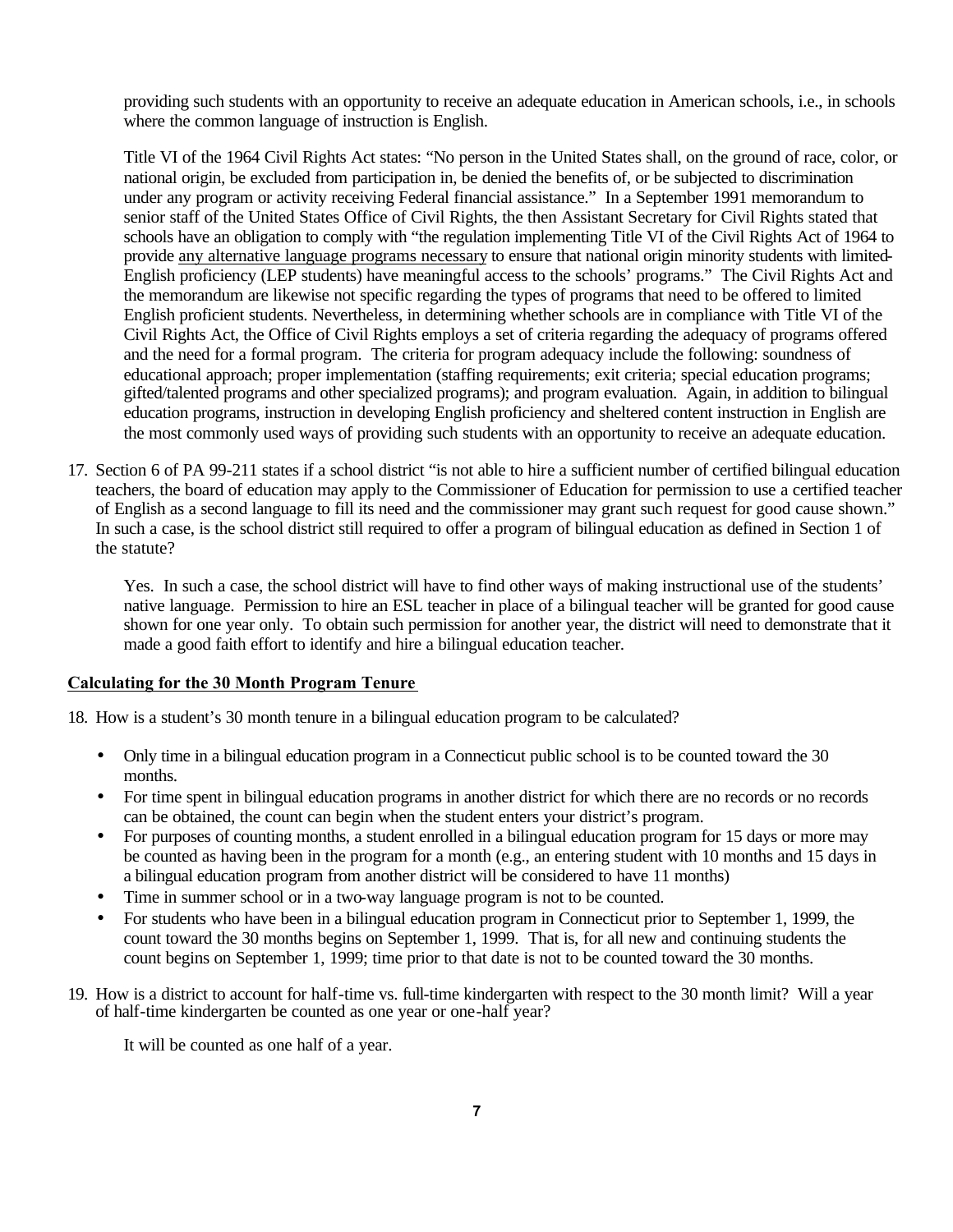20. What about the case of "eligible" high school students who have more than 30 months to graduation and who may be placed in a bilingual education program? If they are so placed, how long may they stay in the bilingual education program?

30 months.

21. If an IEP directs that a bilingual special education student is to receive bilingual education services, including instruction through the native language, beyond the 30 month limit, does the IEP violate the state law or does is supercede it?

The IEP supercedes state law since it operates under a federal law. Therefore, bilingual special education students may receive bilingual education services beyond the 30 month limit if their IEPs require them.

#### **Use of Languages of Instruction**

PA 99-211 requires the "continuous increase in the use of English and corresponding decrease in the use of the native language for the purpose of instruction within each year and from year to year and provides for the use of English for more than half the instructional time by the end of the first year."

22. As of what date does one start the native language countdown and the English increase?

As of the date of entry of the student into the program. Because many students enter later in the year (e.g., December, March), this will require some tracking as to date of entry and grouping according to language of instruction. The intent of the legislation is to increase the amount of English used by the students in program classes.

#### **Use of Grant Funds**

- 23. For which eligible students may bilingual education grant funds be used?
	- For eligible students in the required program of bilingual education.
	- For eligible high school students with less than 30 months to graduation at the time of their enrollment who have been placed in an ESL program.
	- For eligible students who have left the bilingual education program after 30 months without meeting the state English mastery standard and who are receiving language transition support services until they meet the standard.

(Note: Language transition support services can be required only in a school with a required program of bilingual education.)

#### **High School Programs**

P.A. 99-211 states that "if an eligible student enrolls in a secondary school when the student has fewer than thirty months (30) remaining before graduation, the local or regional board of education shall assign the student to an English as a second language program…"

24. Does the statute prohibit high school students with fewer than 30 months to graduation to receive some bilingual instruction?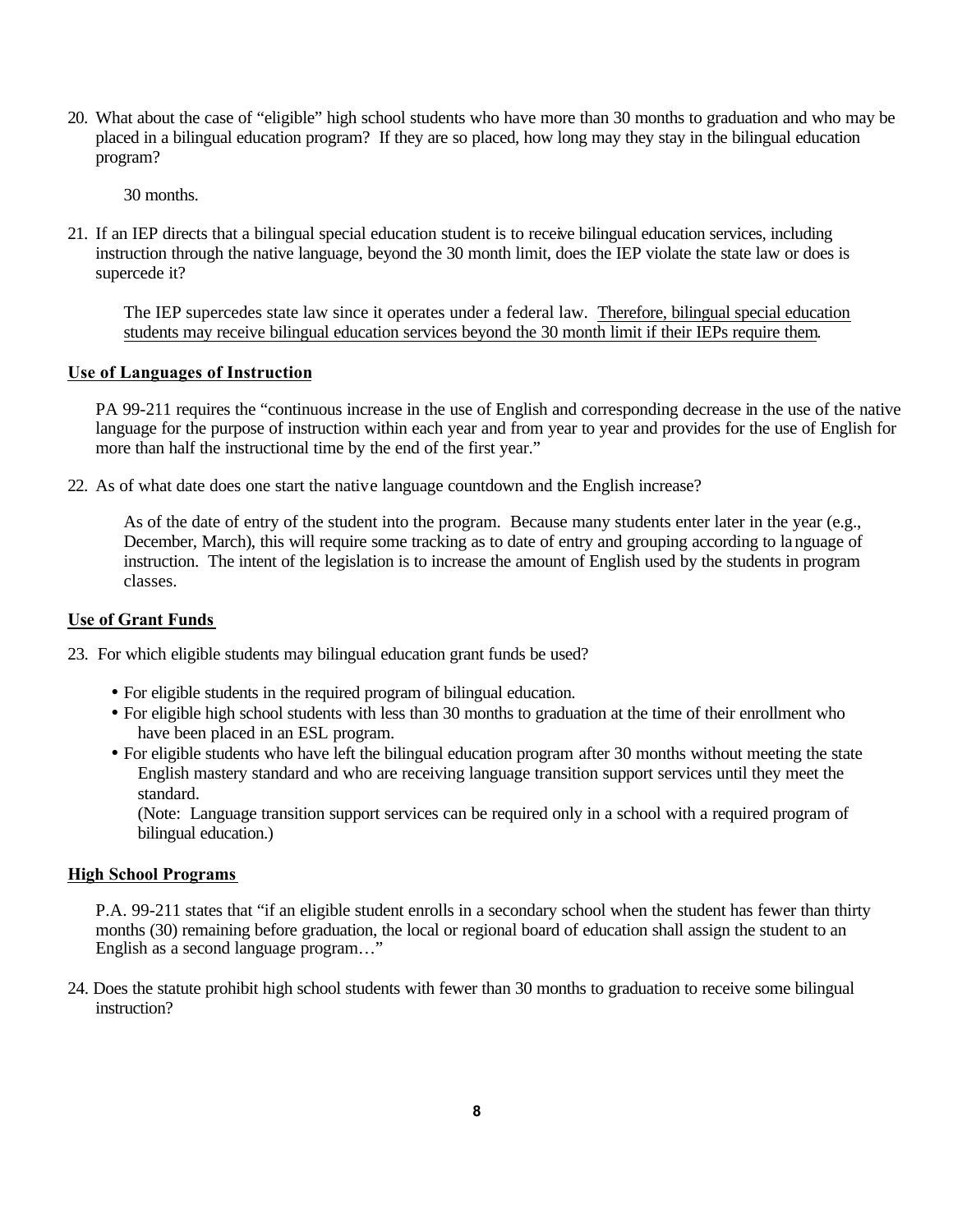Yes. While the statute does not allow such students to receive bilingual instruction, appropriate support services should be given to ensure that the students continue to receive instruction to meet their level of academic subject area need.

25. With respect to the secondary level, because of the less-than-30-month rule, it is conceivable that a school district can be required to have both a bilingual and ESL program at the high school level with small numbers of students in each. Is this correct?

Yes. Bear in mind that the statute requires that if in a given school there are 20 or more eligible students who are classified as dominant in a language other than English (in October of a given year), a program of bilingual education will be provided "the school year next following." This program is to be provided even if the number of eligible students drops below 20 in the interim.

26. If a student with fewer than 30 months does not meet all graduation requirements at the end of the senior year, then what is to be done?

A student who has not met all graduation requirements is entitled to remain in school until the age of 21.

27. Can eligible secondary school students with fewer than 30 months assigned to an ESL program who do not meet graduation requirements at the end of their senior year and who remain in the school continue to be classified as eligible and will they be counted for funding purposes?

Yes. Such students will continue to be classified as eligible and will be counted for funding purposes and may remain in the ESL program for up to 30 months (to be calculated as of the date of their enrollment and assignment to the ESL program). If they do not meet the standard at the end of 30 months, they must be provided with transitional support services and will continue to be classified as eligible and counted for funding purposes until they meet the standard. (Note: Language transition support services can required only in schools with a required program of bilingual education.)

28. Which eligible high school students must be placed in an ESL program upon first time enrollment according to Section 10-17f as amended by Section 2 (d) of PA 99-211?

When 20 or more eligible students of the same language group are identified in a given high school, the school district must establish a bilingual education program for them in the following year. The statute limits the time the eligible students may spend in the program to 30 months. However, when the eligible students of that 20-or-more group enroll in the school during a given school year, any who are enrolling for the first time that have fewer than 30 months to graduation must be assigned to an ESL program rather than to the bilingual education program.

If there are fewer than 20 students in a given language group, the statute does not require ESL services to be provided to them. Bear in mind, nevertheless, that it is good educational practice to provide ESL services for all students who are classified as limited English proficient. Such practice is consistent with Section 10-4a of the Connecticut General Statutes that states: "…the educational interests of the state shall include, but not be limited to, the concern of the state that (1) each child shall have for the period prescribed in the general statutes equal opportunity to receive a suitable program of educational experiences…"

#### **Language Support and Transition Services**

29. What is the difference between language support services and language transition support services?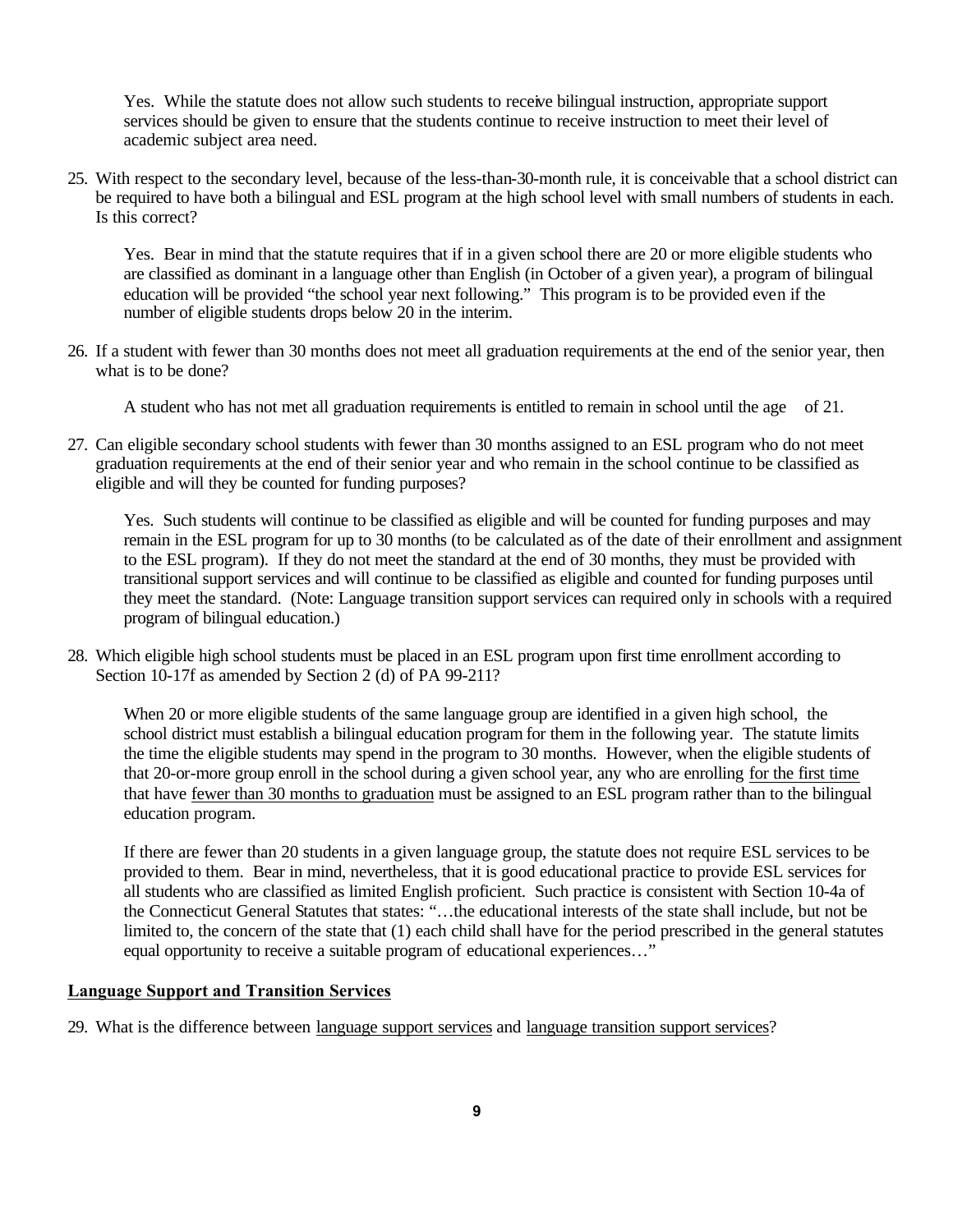Language support services are to be provided to students who do not make sufficient progress toward meeting the state English mastery standard on the annual assessment. Examples of support services include tutoring, after school assistance, homework assistance, assignment of a mentor and summer school. Language transition support services are to be provided to students who have completed 30 months in the bilingual education program and who have not met the state English mastery standard. Transitional services may include an ESL program, immersion with support, a bilingual aide, an ESL resource teacher, and sheltered English programs.

30. When are language support and language transition support services to be provided?

Language support services are to be provided for program students who do not make sufficient progress toward meeting the state English mastery standard based on an annual assessment. The state standard has now been developed (see question 35) and the CMT part of the annual assessment will be implemented in the fall of 2000. Therefore, districts will have to offer such services during the 2000-2001 school year. Language transition services are to be offered when an eligible student does not meet the state English mastery standard at the end of 30 months. The earliest that such services will have to be offered is September 2002 and districts are urged to offer them as soon as they are needed.

Examples of language support and transition services mentioned in the statute are: summer school, after-school assistance, tutoring, ESL programs, sheltered English programs, English immersion programs, and homework assistance.

31. Will the State Department of Education develop guidelines for the provision of language support services and language transition support services?

Yes. During the 2000-2001 school year, a statewide committee of individuals, including relevant professionals from the field, will be established to develop such guidelines.

32. Will eligible students receiving required language transition support services who transfer to another school continue to be provided with such services?

Only if the schools to which they are transferred have required programs of bilingual education. In such situations, the students will continue to be classified as eligible and will be counted for purposes of bilingual education funding until they meet the state English mastery standard.

Bear in mind, nevertheless, that it is good educational practice to provide ESL services and sheltered content instruction for all students who are classified as limited English proficient. Such practice is consistent with Section 10-4a of the Connecticut General Statutes that states: "…the educational interests of the state shall include, but not be limited to, the concern of the state that (1) each child shall have for the period prescribed in the general statutes equal opportunity to receive a suitable program of educational experiences…"

#### **Two-Way Language Programs**

33. For how long will eligible students in two-way language programs continue to be classified as eligible, counted for funding purposes, and be assessed annually for linguistic and academic progress?

Until they meet the standard.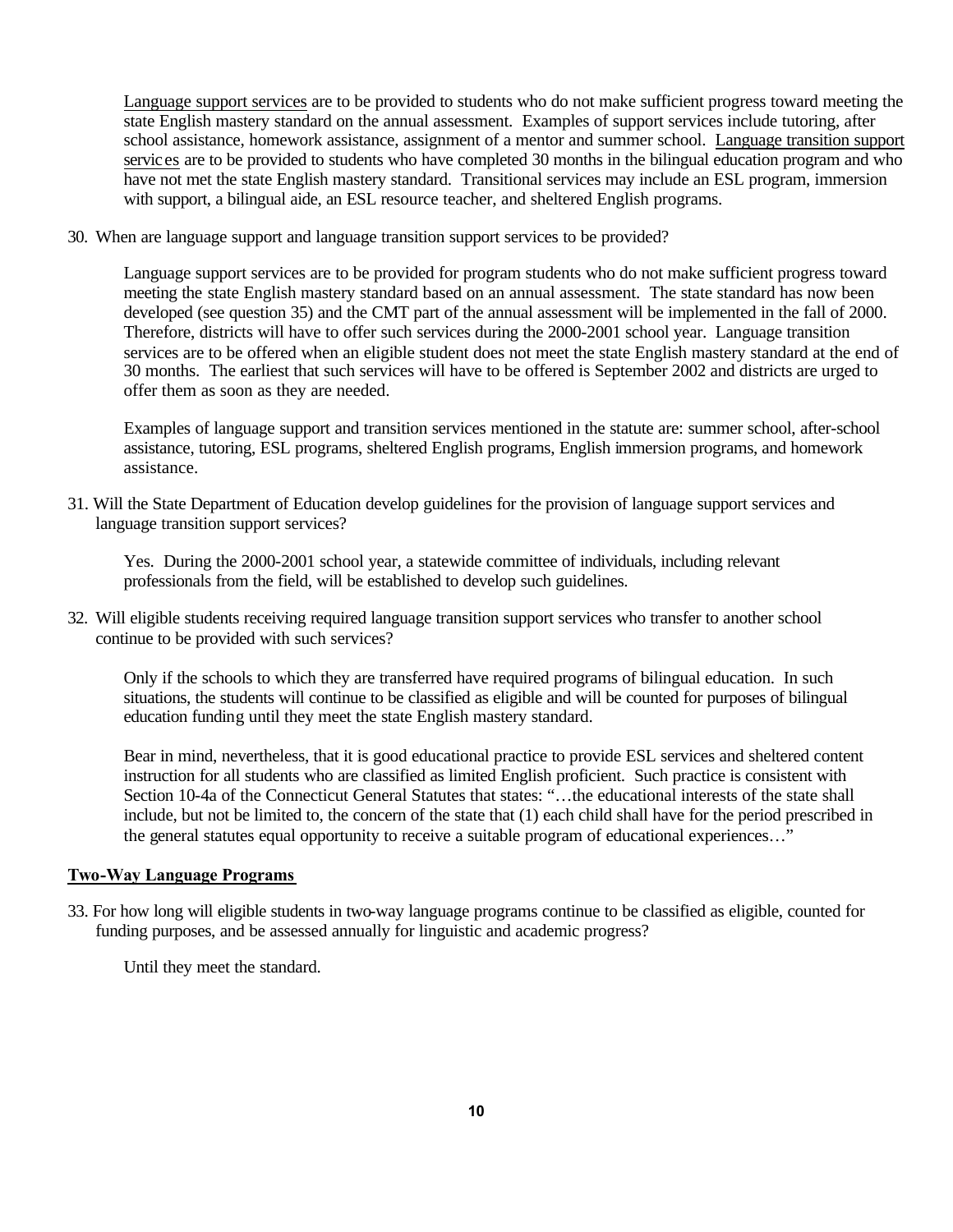## **Instructional Guidelines and Frameworks**

34. Does the Department of Education intend to develop guidelines or a framework for the teaching of English as a second language (ESL)?

Yes. During the 2000-2001 school year, the State Department of Education will convene a statewide advisory committee, that will include relevant professionals from the field, to determine what would be appropriate to include in a set of guidelines or in a framework for the teaching of ESL in Connecticut schools based on the best national and state models available and to produce such guidelines or framework within a reasonable period of time.

# **C. Bilingual Education: State English Mas tery Standard, Annual Assessment,<sup>1</sup> Student Exit and Evaluation**

#### **English Mastery Standard, Annual Assessment of Progress, Student Exit from the Program**

PA 990-211 stipulates that "on or before July 1, 2000, the State Board of Education…shall develop a state English mastery standard to assess the linguistic and academic progress of students in programs of bilingual education" and that "on and after September 1, 2000, each local and regional board of education shall assess, annually, the progress made by each student toward meeting the standard."

Regarding student exit from the bilingual education program, the statute states that "if a student meets the state standard based on the assessment, the student shall leave the program." In any case, school districts "shall limit the time an eligible student spends in a program of bilingual education to thirty months."

35. What is the state English mastery standard?

- For grades K-3, it is achievement of grade level on the Developmental Reading Assessment (DRA) and the proficiency standard on the Language Assessment Scales (LAS), Oral.
- For grades 3-12, it is scoring above the remedial level on all three subtests on the Connecticut Mastery Test (CMT) and meeting the proficiency standard on the Language Assessment Scales (LAS), Reading and Writing.
- 36. What are the Language Assessment Scales (LAS)?

The Language Assessment Scales are a battery of tests used to assess language proficiency in English and Spanish. They include measures of listening, speaking, reading and writing. Two tests will be used for the annual assessment: the LAS, Oral (LAS-O) and the LAS, Reading and Writing (LAS-R/W). The LAS-O includes measures of listening and speaking while the LAS-R/W measures only reading and writing. For purposes of the annual assessment, only the English version of the two tests will be administered.

According to its developers, the English version of the LAS-O "measures skills necessary to succeed in an American mainstream academic environment." The oral language skills that it measures are not based on the course content, objectives or competencies "contained in any particular curriculum." The LAS-O is, therefore, not an achievement test.

The English version of the LAS-R/W is a series of reading and writing tests that measures the English language proficiency of minority language students in grade 2 through high school. It focuses on the skills fundamental to a student's success in an American mainstream academic environment. Like the LAS-O, the

<sup>1</sup>A chart of the annual assessment appears on page 15.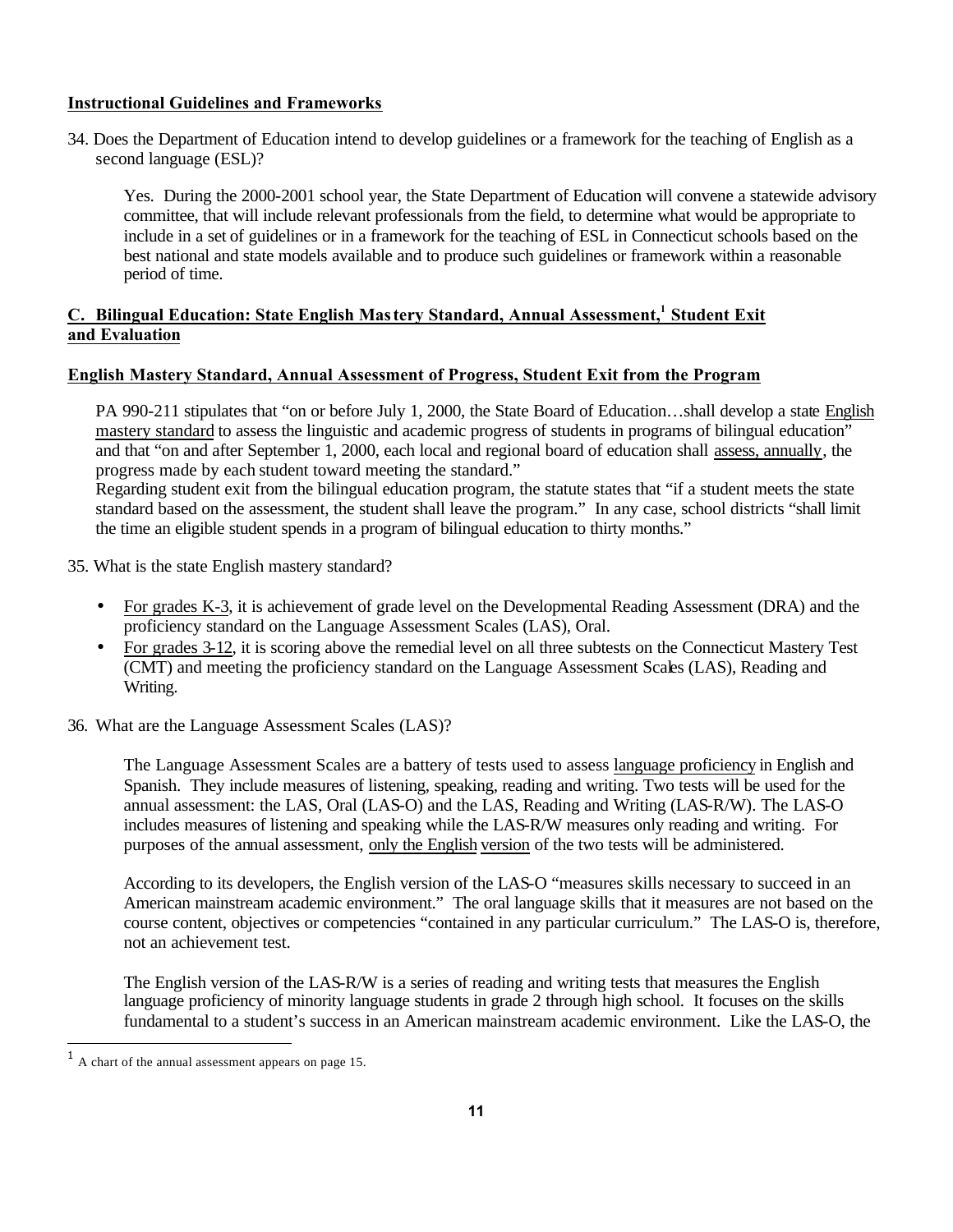LAS-R/W is not an achievement test and does not measure achievement in course content. The English version was designed for students who are at least "minimally proficient" in oral English, i.e., "who are at least able to produce a simple sentence orally."

- 37. Which assessments are to be used annually to assess program students' progress toward meeting the state English mastery standard?
	- For grades K-3, the DRA and the LAS-Oral.
	- For grades 3-12, the CMT and the LAS-R/W.
- 38. If a student meets the state English mastery standard prior to completion of the 30 months, may the student nevertheless remain in the program until the 30 months are completed?
	- No, the student must exit the program. Of course, the student who exits should be provided with appropriate services to ensure a smooth transition to the mainstream program.
- 39. When should the tests that comprise the annual assessment be administered?

The CMT for grades 3-12 should be administered in the fall. The DRA and all forms of the LAS should be given in the spring.

40. Can the assessments be administered at any other time during the year to determine whether a student is ready to exit the bilingual education program?

The assessments should be administered at any time of the year when and if it is determined that a student can be successful in meeting the state English mastery standard.

41. If a student entering a bilingual education program for the first time has no English skills, must the student be given the annual assessment?

Based on language proficiency, the student may only need to take the LAS-O, during the first year in the program.

42. How will the CMTs be scored?

For students who are in grades 4, 6 and 8 who take the grade 4, 6, and 8 CMTs and have less than 30 months in a bilingual education program, the tests will be scored by Harcourt Brace. However, the scores will not be reported as part of the school or district results. They will be reported separately to the district. Districts will have to contract out for scoring for:

- bilingual program students taking the school secure version of the grades 3, 5 and 7 CMT;
- bilingual program students in grades 9, 10, 11 and 12 who are taking the school secure version of the  $8<sup>th</sup>$ grade CMT;
- bilingual special education students who take an out-of-level CMT for their annual assessment of adequate progress toward meeting the state English mastery standard, based on their IEP.

43. Can districts themselves score the CMT used for the annual assessment of progress?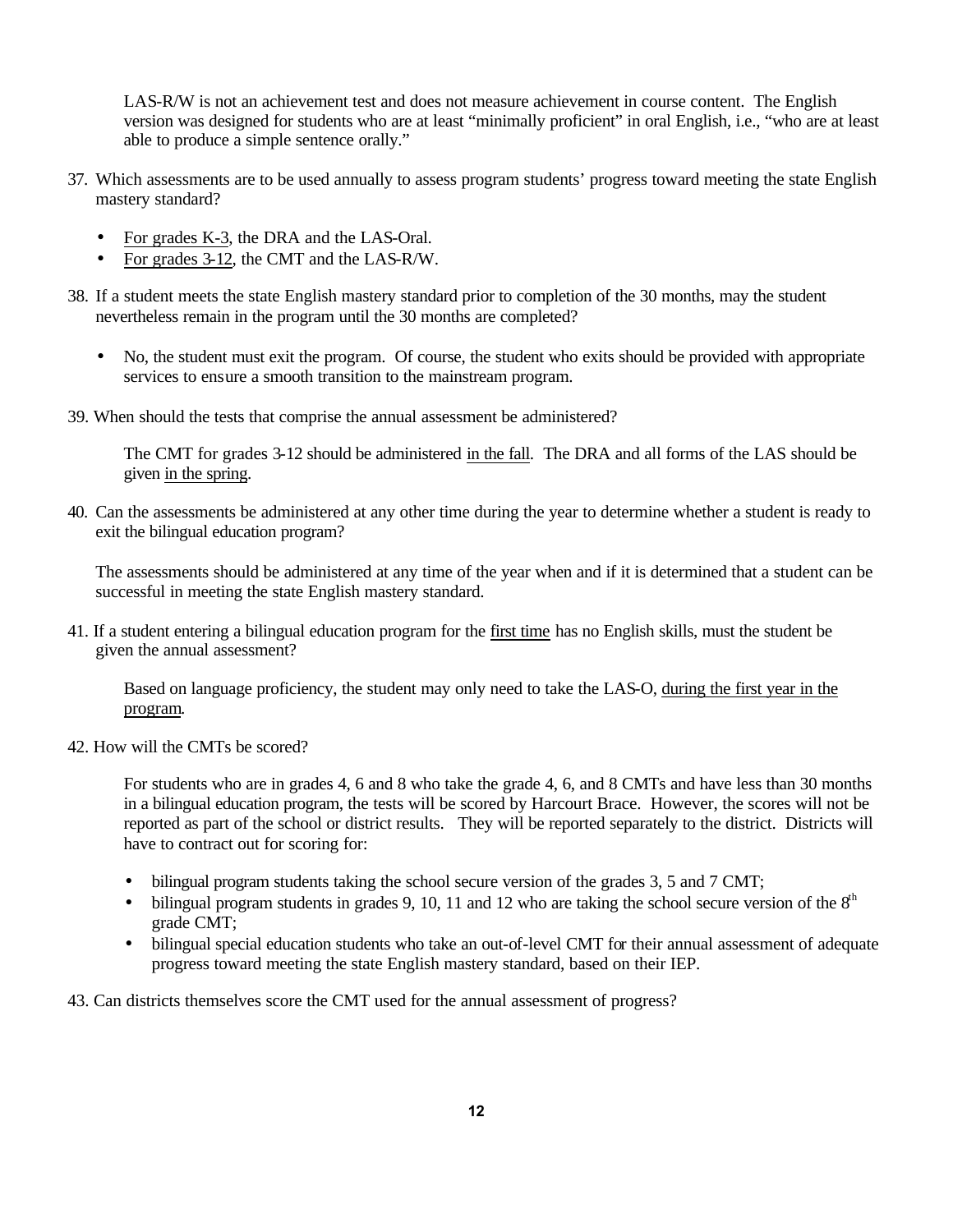No. While there are multiple choice questions on the CMT which can be scored locally using an answer key, the scoring of open-ended questions and the writing sample must be done by proficient, trained scorers to ensure reliability of findings. The Department will provide districts with information on contractors who can provide scoring.

- 44. How should one handle the annual assessment in the case of students entering late in the school year (e.g. in September, in April)?
	- All program students should be assessed at the same time annually regardless of when they enter. For example, students entering the program in September should be given the CMT in the fall and the DRA , the LAS, Oral or the LAS, Reading and Writing, as appropriate in the spring. Students entering in April in a given year will be tested on the DRA, the LAS, Oral or the LAS, Reading and Writing, as appropriate, in the spring.
	- Nevertheless, please note question 29 which states that students entering a bilingual education program for the first time with no English skills may only need to take the LAS-O, during the first year in the program.
	- Any student who has not demonstrated sufficient progress toward meeting the state standard based on the assessment is to be provided with language support services in consultation with the parent/guardian of the student to allow the student to meet the state standard ( see question 29 for a discussion of language support services).
- 45. Do eligible secondary students assigned to an ESL program (i.e., those with less than 30 months to graduation at enrollment) get assessed annually against the state English mastery standard?

Yes. The intent is to give them additional support if they do not meet the standard (see pages 8-9 for a discussion of the one instance in which high school students are to be assigned to a required ESL program).

46. For students who have completed 30 months in a bilingual education program but who have not met the state English mastery standard, do we have to continue to assess them annually and provide transitional services?

Yes, until they meet the English mastery standard. (Note: Language transition support services can be required only in a school with a required program of bilingual education. See question 29 for a discussion on language transition support services.)

47. Is additional funding available for implementing the annual assessment of student progress, language support services and transitional support services?

At the present time, no additional funding is available. The Department intends to request such funding during the 2001-2002 legislative session.

- 48. In the case of students who enter a bilingual education program late in the year (e.g., November, May), are they then to be exited from the program during the school year (e.g., November, May) when their 30 months are up regardless of when in the school year that occurs?
	- Yes, however, students whose 30 months will be up near the beginning of the school year may be exited from the program the previous June, based on the district's determination of student need and ability. Bear in mind that counting for the 30 months should be "within the month" and need not be to the day (see the third bullet in question 18 on page 7).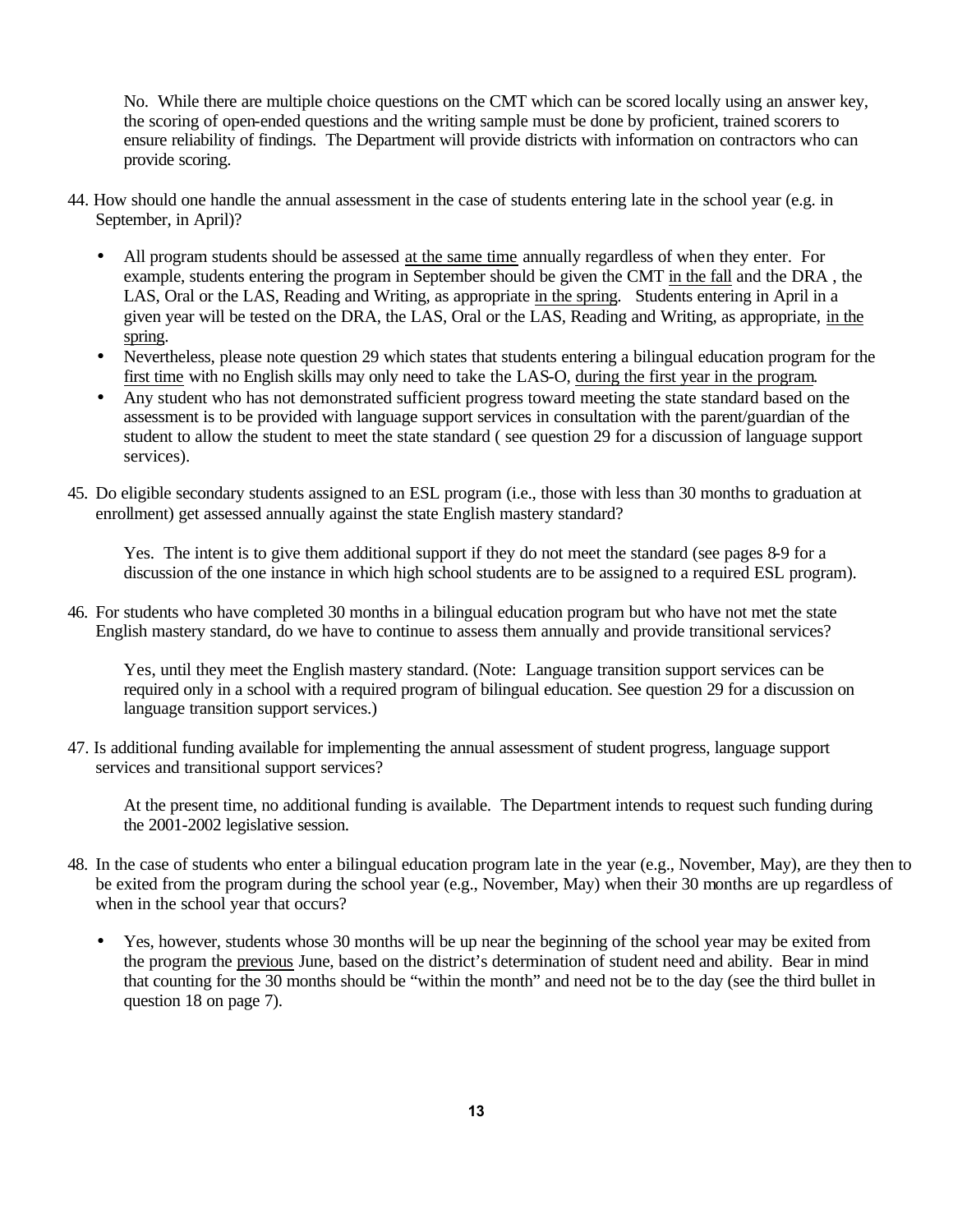- The statute presently does not allow for extending a student's participation in a required program of bilingual education beyond 30 months. Of course, students who exit should be provided with appropriate services to ensure a smooth transition to the mainstream program.
- 49. Does this mean that we will need to assess such students (i.e., exiting after 30 months) with respect to the state English mastery standard regardless of when this occurs during the school year?

Yes. The statute is specific on this.

#### **Bilingual Education Program Evaluation**

50. For how long must ED 230 data (i.e., data required as part of the statewide bilingual program evaluation) be collected for students in a required program of bilingual education, for eligible secondary school students with less than 30 months assigned to an ESL program and for eligible students in a two-way language program?

Until they meet the standard. Thereafter, the data that result from the participation of such students in the statewide CMT and CAPT student assessment programs will be collected for the longitudinal study that is part of the statewide bilingual program evaluation.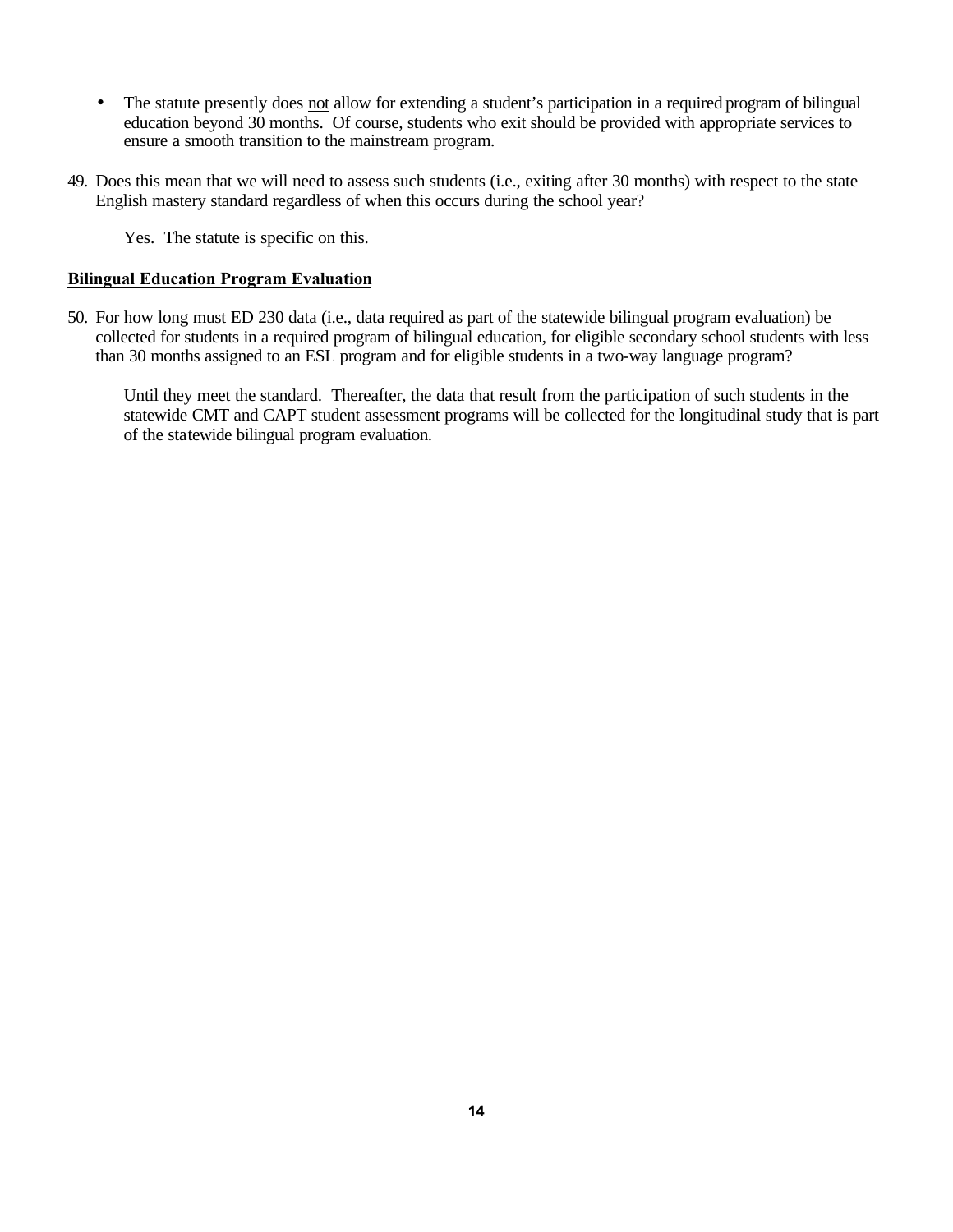# Annual Assessment of Bilingual Students' Progress Toward Meeting the English Mastery Standard

(The annual assessment ceases upon a student meeting the English Mastery Standard)

| Academic   | DRA,  | DRA,   | DRA.   | DRA.        | $4^{\text{th}}$ | $\epsilon$ <sup>th</sup> | 6 <sup>th</sup> | $\neg$ th | 8 <sup>th</sup> | 8 <sup>th</sup> | 8 <sup>th</sup> | 8 <sup>th</sup> | 8 <sup>th</sup> |
|------------|-------|--------|--------|-------------|-----------------|--------------------------|-----------------|-----------|-----------------|-----------------|-----------------|-----------------|-----------------|
| *Achieve-  | Sprin | Spring | Spring | Spring,     | Grade           | Grade                    | Grade           | Grade     | Grade           | Grade           | Grade           | Grade           | Grade           |
| ment       | g     |        |        | $3rd$ Grade | CMT,            | CMT.                     | CMT,            | CMT.      | CMT,            | CMT,            | CMT,            | <b>CMT</b>      | CMT,            |
|            |       |        |        | CMT, Fall   | Fall            | Fall                     | Fall            | Fall      | Fall            | Fall            | Fall            | Fall            | Fall            |
|            |       |        |        | LAS.        | LAS,            | LAS,                     | LAS,            | LAS,      | LAS.            | LAS,            | LAS,            | LAS.            | LAS,            |
| Linguistic | LAS.  | LAS.   | LAS.   | Oral.       | Reading         | Reading                  | Reading         | Reading   | Reading         | Reading         | Reading         | Reading         | Reading         |
| Achieve-   | Oral. | Oral,  | Oral.  | Reading     | &               | &                        | &               | &         | &               | &               | &               | &               | &               |
| ment       | Sprin | Spring | Spring | &           | Writing,        | Writing,                 | Writing,        | Writing,  | Writing,        | Writing,        | Writing,        | Writing,        | Writing,        |
|            | g     |        |        | Writing,    | Spring          | Spring                   | Spring          | Spring    | Spring          | Spring          | Spring          | Spring          | Spring          |
|            |       |        |        | Spring      |                 |                          |                 |           |                 |                 |                 |                 |                 |
| Grades     | K     |        | $\sim$ |             |                 |                          | h               |           | 8               | Q               | 10              | 11              | 12              |

\*First year bilingual students may be assessed using on the LAS, Oral, based on their language proficiency.

6/00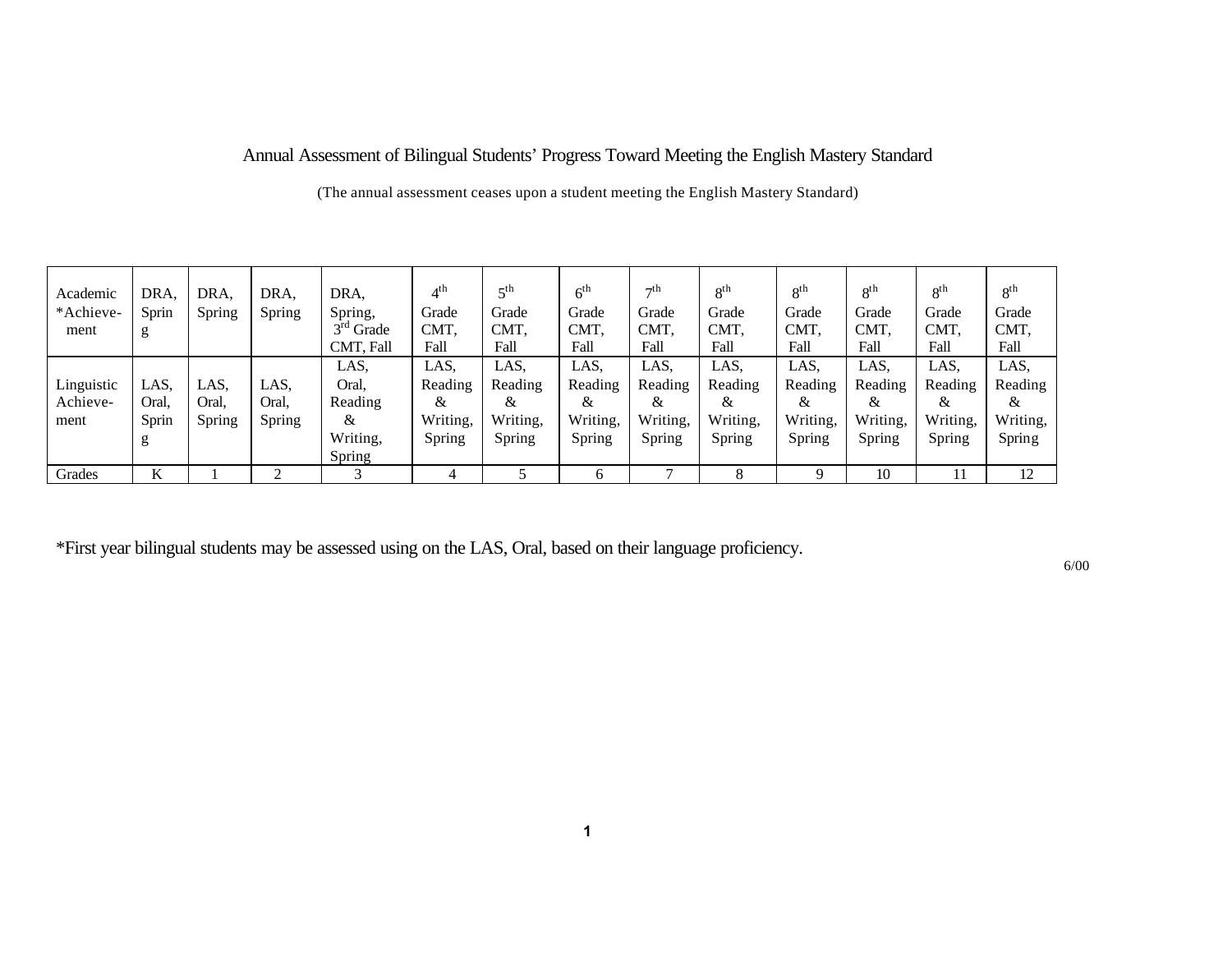We encourage district personnel officers to share **certification information** with their teachers and have their teachers put any questions in writing and address them to:

Hilary E. Freedman, Chief Bureau of Certification and Professional Development P.O. Box 150471 Hartford, CT 06115-0471

Or, questions may be sent by email to: teacher.cert@po.state.ct.us

We will ensure that the certification representatives who are responsible for bilingual education certification questions respond promptly.

If you have questions concerning the **establishment and implementation of bilingual education, ESL, sheltered content and two-way language programs** , please address them to:

George P. De George Consultant Telephone: (860) 566-2169<br>Bilingual/ESL Education Consultant Fax: (860) 566-5623 Bureau of Curriculum and Teacher Standards Connecticut State Department of Education 165 Capitol Avenue Hartford, CT 06106

Bilingual/ESL Education Consultant Fax: (860) 566-5623<br>Bureau of Curriculum and Teacher Standards E-mail: george.degeorge@po.state.ct.us

If you have questions concerning the **state English mastery standard** and the **annual assessment**, please address them to:

Patricia Brandt<br>
Consultant for School Accountability and Support<br>
Fax: (860) 566-1625 Consultant for School Accountability and Support Fax: (860) 566-1625<br>Bureau of Student Assessment and Research Email: patricia.brandt@po.state.ct.us Bureau of Student Assessment and Research Connecticut State Department of Education 165 Capitol Avenue Hartford, CT 06106

If you have questions concerning **program evaluation,** please contact:

Norma Sinclair<br>
Program Evaluation Consultant<br>
Fax: (860) 566-2693 Program Evaluation Consultant Fax: (860) 566-2693<br>Bureau of Program and Teacher Evaluation Email: norma.sinclair@po.state.ct.us Bureau of Program and Teacher Evaluation Connecticut State Department of Education 165 Capitol Avenue Hartford, CT 06106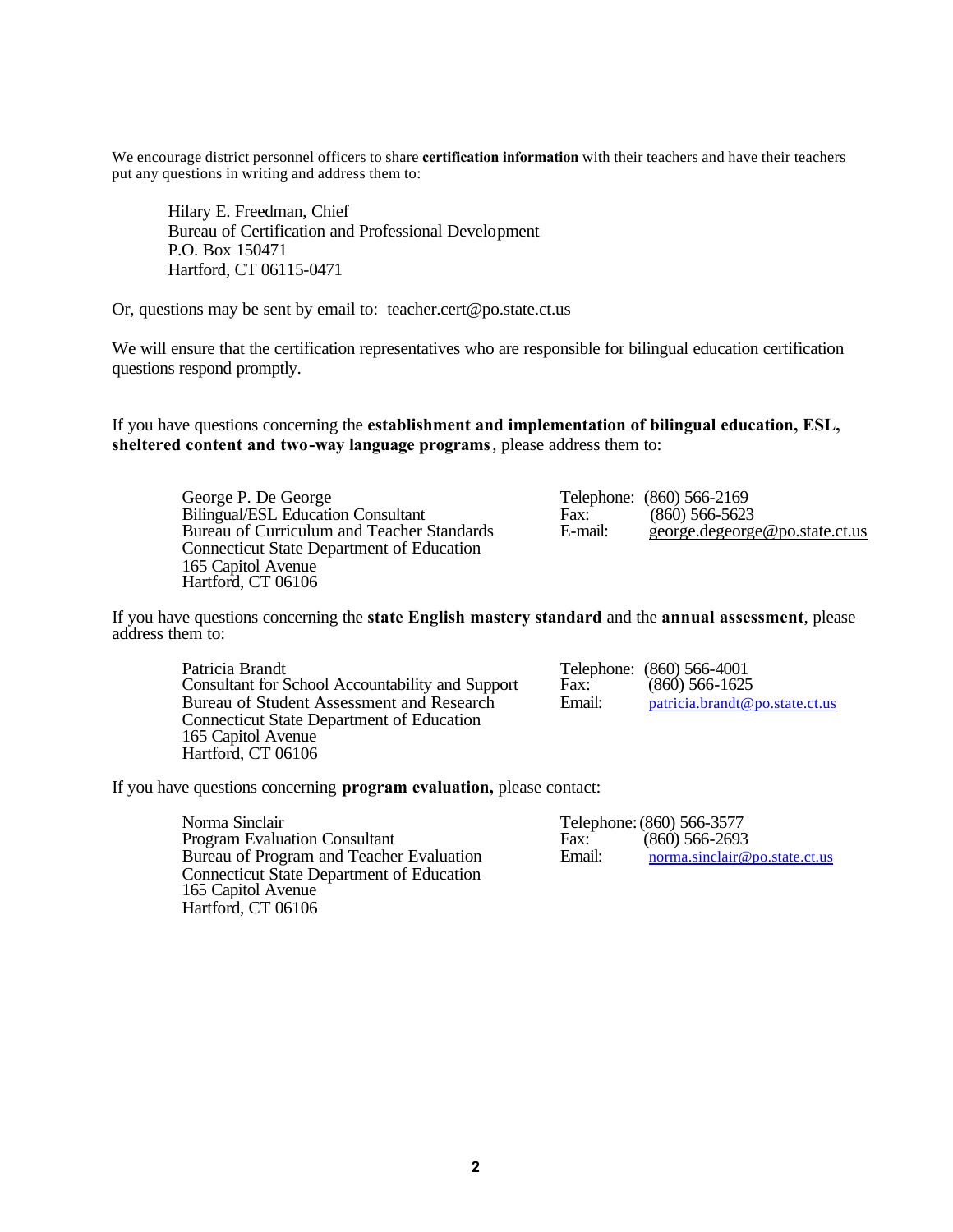# **Appendix A**

## **PROGRAMMATIC REQUIREMENTS FOR PA 99-211 GOOD PRACTICE RECOMMENDATIONS FOR THEIR IMPLEMENTATION**

## **Student Identification**

The statute does not prescribe specific steps. The current procedures are expected to remain in place. Therefore, carry out the following steps in identifying eligible students:

- preliminary assessment of dominant language (home language survey)
- final determination of dominant language
- determination of English proficiency
- see section 1 (1) of PA 99-211 for definition of eligible students

## **Meetings with Parents and Program Choice**

School districts must hold meetings with parents and legal guardians of eligible students enrolling for the first time and adhere to the following:

- explain the benefits of the language program options available in the district, including an English immersion program (i.e., the mainstream program) so that parents can make an informed choice;
- parents and legal guardians may bring an interpreter or advisor;
- if the parent or legal guardian opts to have the student placed in the bilingual education program, the district will so place the student;
- if the parent of legal guardian notifies the district in writing that the student is to be exempt from the bilingual education program, the district will so exempt the student.

## **Program of Bilingual Education Redefined; Instructional Programming**

Districts must establish bilingual education programs which adhere to the following definition:

- makes instructional use of both English and the student's native language;
- enables eligible students to achieve English proficiency and academic mastery of subject matter content and higher order skills, including critical thinking, so as to meet appropriate grade promotion and graduation requirements;
- provides for the continuous increase in the use of English and corresponding decrease in the use of the native language for the purpose of instruction within each year and from year to year and provides for the use of English for more than half of the instructional time by the end of the first year;
- may develop the native language skills of eligible students;
- may include the participation of English-proficient students if the program is designed to enable all enrolled students to become proficient in English and a second language (this, in effect, allows districts to set up two-way bilingual education programs).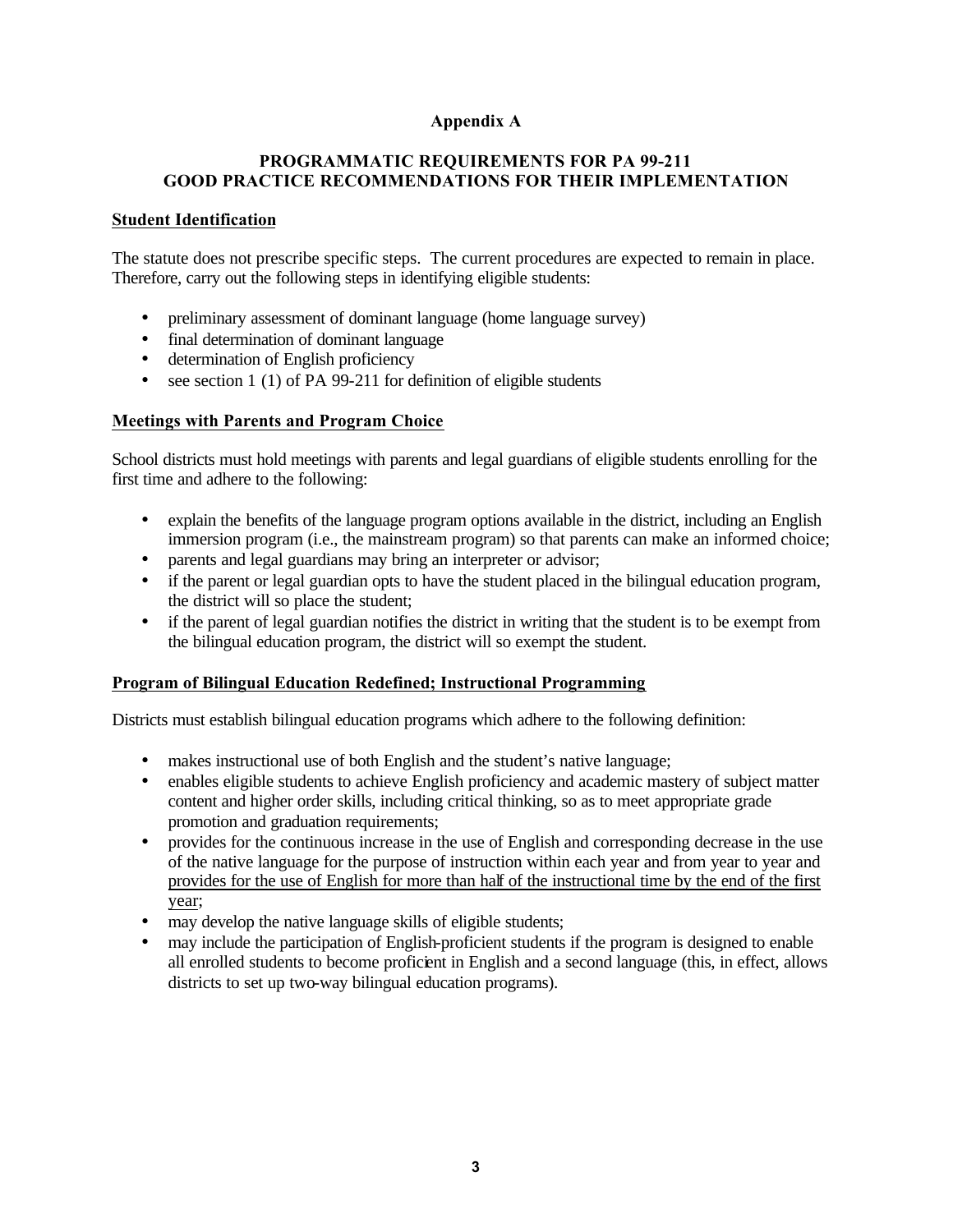## Good Practice Recommendations

- Determine student language and academic learning needs.
- Offer students orientation to the school and school system.
- Make maximal use of native language for teaching academic content in first and succeeding years to prepare foundation for academic studies in English.
- Develop native language literacy to support academic content learning and to build foundation for development of English literacy. Provide support for parents to foster native language and literacy development in the home.
- Conduct a rigorous English language development program, with double periods in the first year. Assist students in developing speaking proficiency and literacy through a content-based ESL approach, i.e., develop English language and literacy around content area topics in addition to "survival" topics.
- As students gain in English proficiency, employ "sheltered" content area instruction in English. Have bilingual and monolingual English teachers trained in sheltered content teaching strategies. Have staff trained in teaching students the use of learning strategies, higher order and critical thinking skills, and in the teaching of English academic language and literacy through content area instruction.
- Make full use of all supplementary services as appropriate, e.g., Title 1, special education, gifted and talented programs, school and public libraries, information systems and technology, etc.
- Integrate program instruction with district initiatives, e.g., K-3 reading program.
- As students achieve higher levels of English proficiency and demonstrate greater mastery of content through English, use partial mainstreaming on a subject by subject basis.
- Establish joint instructional planning and monitoring of student progress by bilingual, ESL and monolingual English speaking teachers. Provide teachers with training and support in collaborative approaches.
- Allow for flexible and creative scheduling; integrate bilingual program and English speaking students in appropriate ways to promote positive cultural attitudes, cross-cultural communication and opportunities for language development.
- Provide all teachers serving program students with opportunities for developing effective strategies for promoting the linguistic and academic achievement of students.
- Orient students in use of library resources (text, software, classics and high interest books on tape and in alternative formats, other media resources for academic achievement, resources for using information systems and conducting research, etc.).

# **30 Month Limit; Language Transition Support Services**

Students are limited to 30 months in the program, not counting summer school or two-way language programs, and must meet the state English mastery standard by the time of exit from the program. Students who complete the 30 months but do not meet the standard must leave the program. However, districts are to provide them with language transition support services and have them take the annual assessment until they meet the standard. Please note that language transition support services for such students are required only in schools, which have a required program of bilingual education. Depending on student learning needs, these services may include English as a second language (ESL) and literacy development, "sheltered" content teaching programs, English immersion, tutoring and homework assistance. Families may receive guidance in helping their children progress in their native language.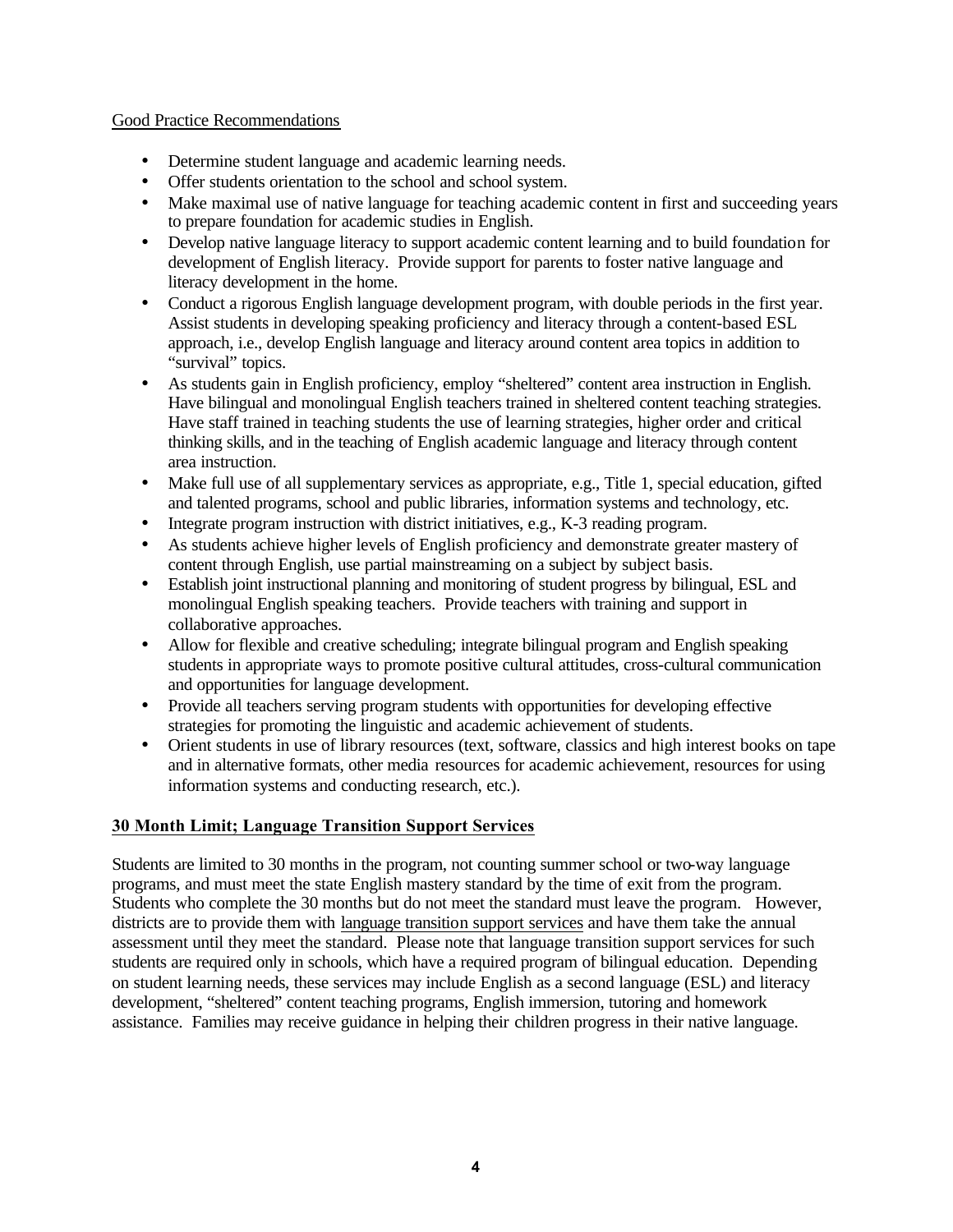## Good Practice Recommendations

- Determine student needs for language transition support services (e.g., consult with teachers, examine student work and test data for language development and content mastery, review academic history, etc.).
- Plan language transition support services such as ESL and content-based ESL and literacy development. ESL and content area teachers may consult on developing English academic language in both classrooms.
- Assist students in mastering content in English through sheltered content instruction.
- Utilize such approaches as partial mainstreaming, resource room help, and tutoring with written/reading assignments and tests.
- Assist students with learning strategies, higher order and critical thinking skills.
- Orient students in use of library resources (text, software, classics and high interest books on tape and in alternative formats, other media resources for academic achievement, resources for using information systems and conducting research, etc.).
- Provide families with guidance in supporting their children's learning and in fostering native language communication skills and literacy in the home.

# **English as a Second Language (ESL) Program Defined**

A program that uses only English as the instructional language for eligible students and enables them to achieve English proficiency and academic mastery of subject matter content and higher order skills, including thinking, so as to meet appropriate grade promotion and graduation requirements.

Good Practice Recommendations

- Determine student language and academic learning needs.
- Offer students orientation to the school and school system.
- Conduct a rigorous English language development program, with double periods in the first year. Assist students in developing speaking proficiency and literacy through a content-based ESL approach, i.e., develop English language and literacy around content area topics in addition to "survival" topics.
- As students gain in English proficiency, employ "sheltered" content area instruction in English. Have monolingual English teachers trained in sheltered content teaching strategies. Have staff trained in teaching students the use of learning strategies, higher order and critical thinking skills, and in the teaching of English academic language and literacy through content area instruction. Organize resource room help and tutoring with written/reading assignments and tests as needed.
- Make full use of all supplementary services as appropriate, e.g., Title 1, special education, gifted and talented programs, school and public libraries, information systems and technology, etc.
- Integrate program instruction with district initiatives, e.g., K-3 reading program.
- As students achieve higher levels of English proficiency and demonstrate greater mastery of content through English, use partial mainstreaming on a subject by subject basis.
- Establish joint instructional planning and monitoring of student progress by ESL and monolingual English speaking teachers. Provide teachers with training and support in collaborative approaches.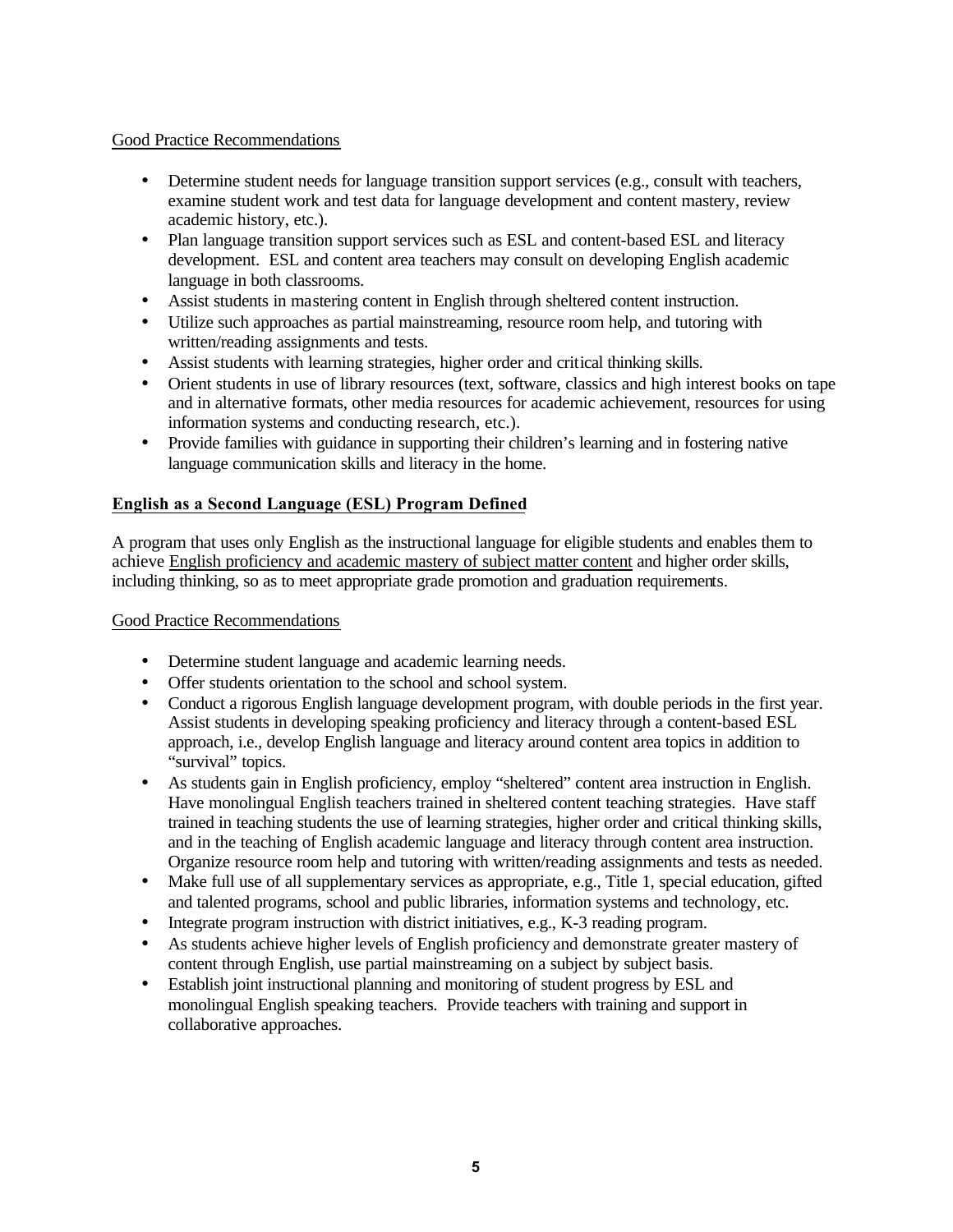- Allow for flexible and creative scheduling; integrate ESL program students with their Englishspeaking peers in appropriate ways to promote positive cultural attitudes, cross-cultural communication and opportunities for English language development.
- Provide all teachers serving program students with opportunities for developing effective strategies for promoting the linguistic and academic achievement of students.
- Orient students in use of library resources (text, software, classics and high interest books on tape and in alternative formats, other media resources for academic achievement, resources for using information systems and conducting research, etc.).
- Provide families with guidance in supporting their children's learning and in fostering native language communication skills and literacy in the home.

# **Services for Secondary Students Enrolling with Less than 30 Months to Graduation**

If an eligible student enrolls in a secondary school with fewer than thirty months before graduation, assign the student to an ESL program (see definition of ESL program). The district may provide intensive services to enable the student to speak, write and comprehend English by the time of graduation and to meet course requirements for graduation.

## Good Practice Recommendations

See same section for ESL program above.

# **Annual Assessment of Student Progress and Language Support Services**

The State Department of Education has developed a state English mastery standard to assess the linguistic and academic progress of students. School districts are to begin implementing the annual assessment of student progress toward meeting the standard during the 2000-2001 school year. They are to provide language support services for students, in consultation with parents, who are not making **sufficient progress** toward meeting the standard. These may include summer school, after-school help and tutoring. Students who meet the standard shall leave the program. Districts are to record the date of entry into the bilingual program and the date and results of the assessment on the students' permanent records.

## Good Practice Recommendations for language support services

- Assess student learning needs.
- Employ as appropriate any of the good practice recommendations suggested under "Program of Bilingual Education Redefined; Instructional Programming" and "English as a Second Language (ESL) Program Defined."
- Provide summer school, after-school help and tutoring as needed.
- Prepare for parent consultations. These can include guidance on how to support students' learning, language development and literacy in the home. They can also include relevant activity packets for use by parents and students in the home.

## **Professional Development, Coordination and Collaboration**

• Assess the training needs of all staff involved in the education of program students for strategies in promoting students' linguistic and academic achievement in bilingual and ESL programs and in the context of language support and language transition support services.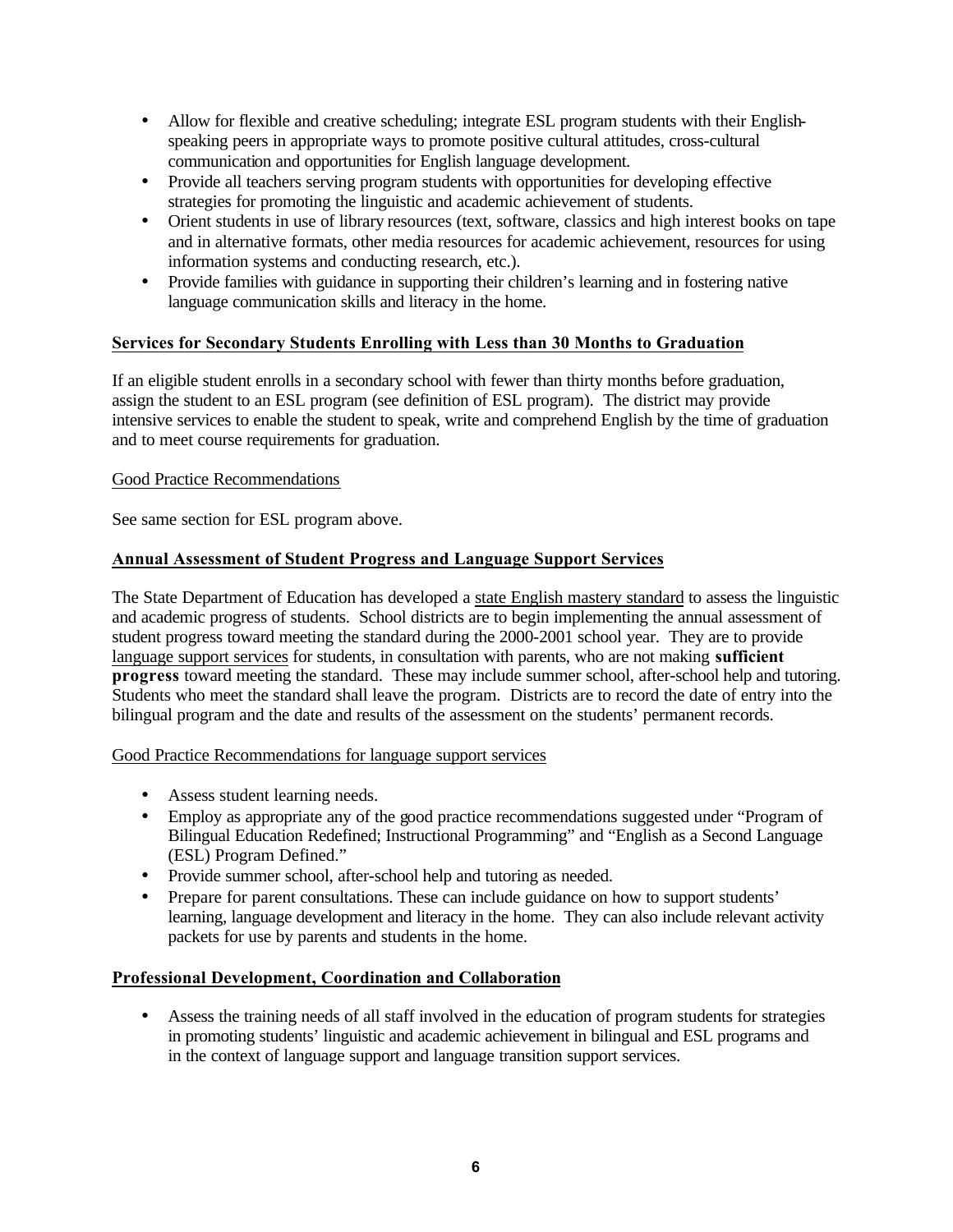- Train current staff in effective instructional practices including: experiential and discovery learning; first and second language acquisition, teaching strategies and literacy development; sheltered content area instruction; learning strategies, higher order and critical thinking skill development; using technology as a teaching tool and to access information systems; use of print and media resources; parent consultations; joint planning, collaboration and team teaching.
- Provide administrative leadership, direction and support at the classroom level and for staff collaboration.
- Hire and train additional certified and qualified bilingual education, ESL and sheltered content area teachers, bilingual guidance personnel, specialists, home/school liaisons and paraprofessionals as needed.
- Encourage bilingual high school graduates to enter the teaching profession as bilingual education, ESL, sheltered content and regular classroom teachers and as specialists.

# **Encouraging Two-Way Language Programs and Second Language Instruction**

School districts providing a required program of bilingual education must investigate the feasibility of establishing two-way language programs starting in kindergarten. The Department will assist and encourage districts to institute two-way language programs and provide early second language instruction for English-speaking students.

## Good Practice Recommendations

Two-way language programs integrate target (non-English) language students and English proficient student to enable both groups to become proficient and literate in two languages, undertake academic studies in both languages at or above grade level, and develop positive cross-cultural attitudes and behaviors. Districts investigating the feasibility of two-way language programs should consider the following factors prior to any decision to organize such a program. Those intending to establish early second language instruction for English-speaking students should also consider similar factors.

- Ascertain whether there will be a critical mass for both groups of students over a four to six year period—critical mass would minimally at least twenty students from both language groups at each grade level.
- Determine whether there is widespread support for the program on the part of parents and the community, students, teachers and school administrative staff, school board, and central office personnel.
- Determine whether the school district is willing to commit the necessary financial and human resources to the program for a period of four to six years.
- Ascertain whether there is a willingness to take at least a year to plan for the program.

# **Encouraging Teacher Exchange Programs**

The Department will promote and encourage teacher exchange programs and provide information to districts on such programs in order to increase foreign language proficiency and cultural understanding.

# **CMT/CAPT Exemption Modified**

The requirement to take the CMT and CAPT will not apply to any student enrolled for thirty months or less in a bilingual program or in an ESL program.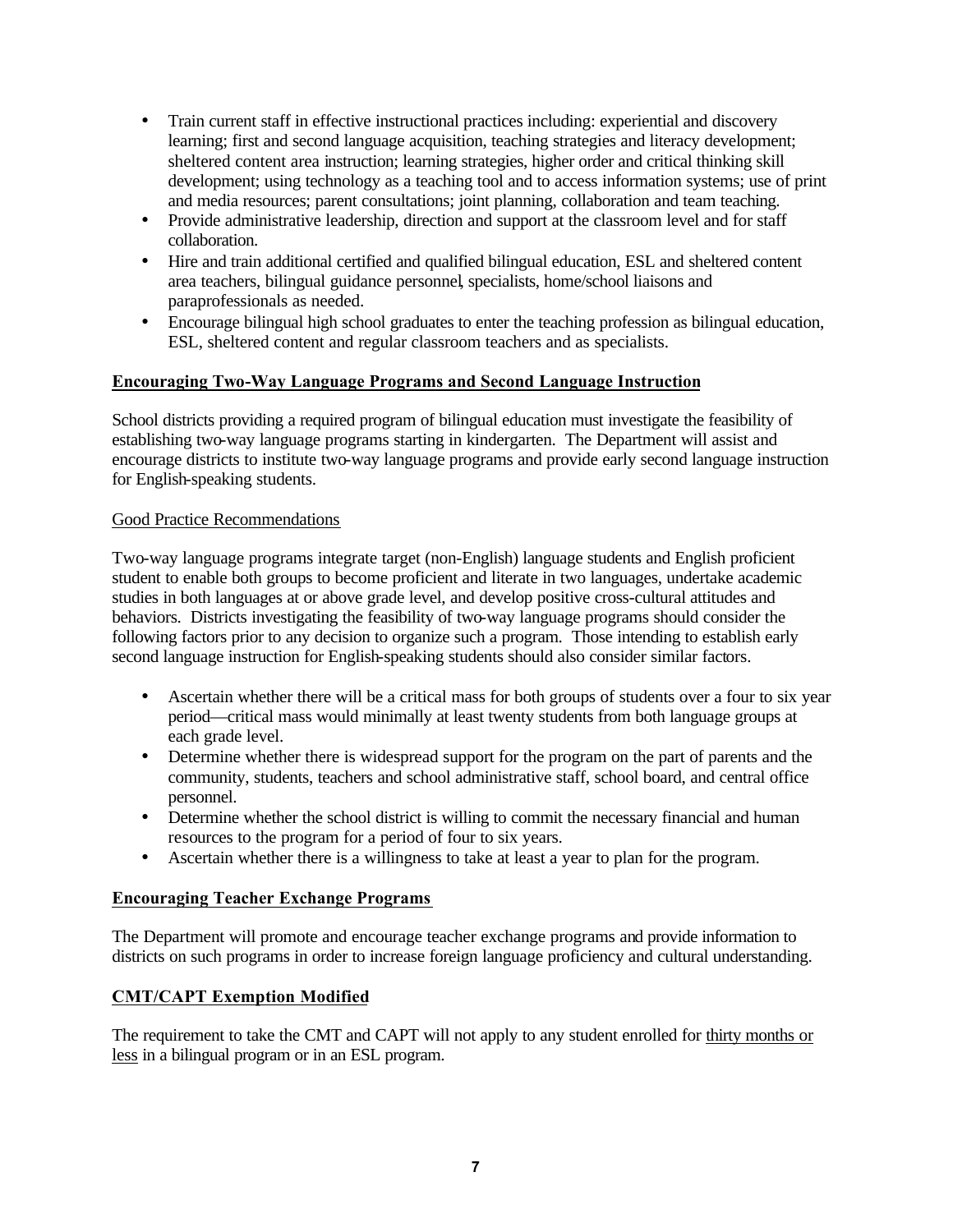## **Annual Reporting Requirements Modified**

Districts receiving state bilingual education funds, annually, on or before September 1, must submit to the Department a progress report that includes: a) measures of increased educational opportunities including language support services and language transition support services provided; b) program evaluation and measures of effectiveness of bilingual and ESL programs, which include CMT/CAPT results and graduation and school dropout rates. Forms on which to report such data are sent out yearly to school districts with required programs of bilingual from the Bureau of Evaluation and Research.

If you have questions about programmatic changes, please contact George P. De George, bilingual education consultant, Bureau of Curriculum and Instruction, at 860 566-2169 or by email at **george.degeorge@po.state.ct.us**.

For questions on program evaluation, contact Norma Sinclair, program evaluation consultant, Bureau of Evaluation and Research, at 860 566-3577 or by email at **norma.sinclair@po.state.ct.us**.

For questions on teacher certification, contact Hilary Freedman, Chief, Bureau of Certification and Professional Development, P.O. Box 150471, Hartford, CT 06115-0471. Questions may be sent by email to: **teacher.cert@po.state.ct.us**.

For questions about the state English master standard and the annual assessment, contact Patricia Brandt, consultant for school accountability and support, Bureau of Student Assessment and Research, at 860 566-4001 or by email at **patricia.brandt@po.state.ct.us**.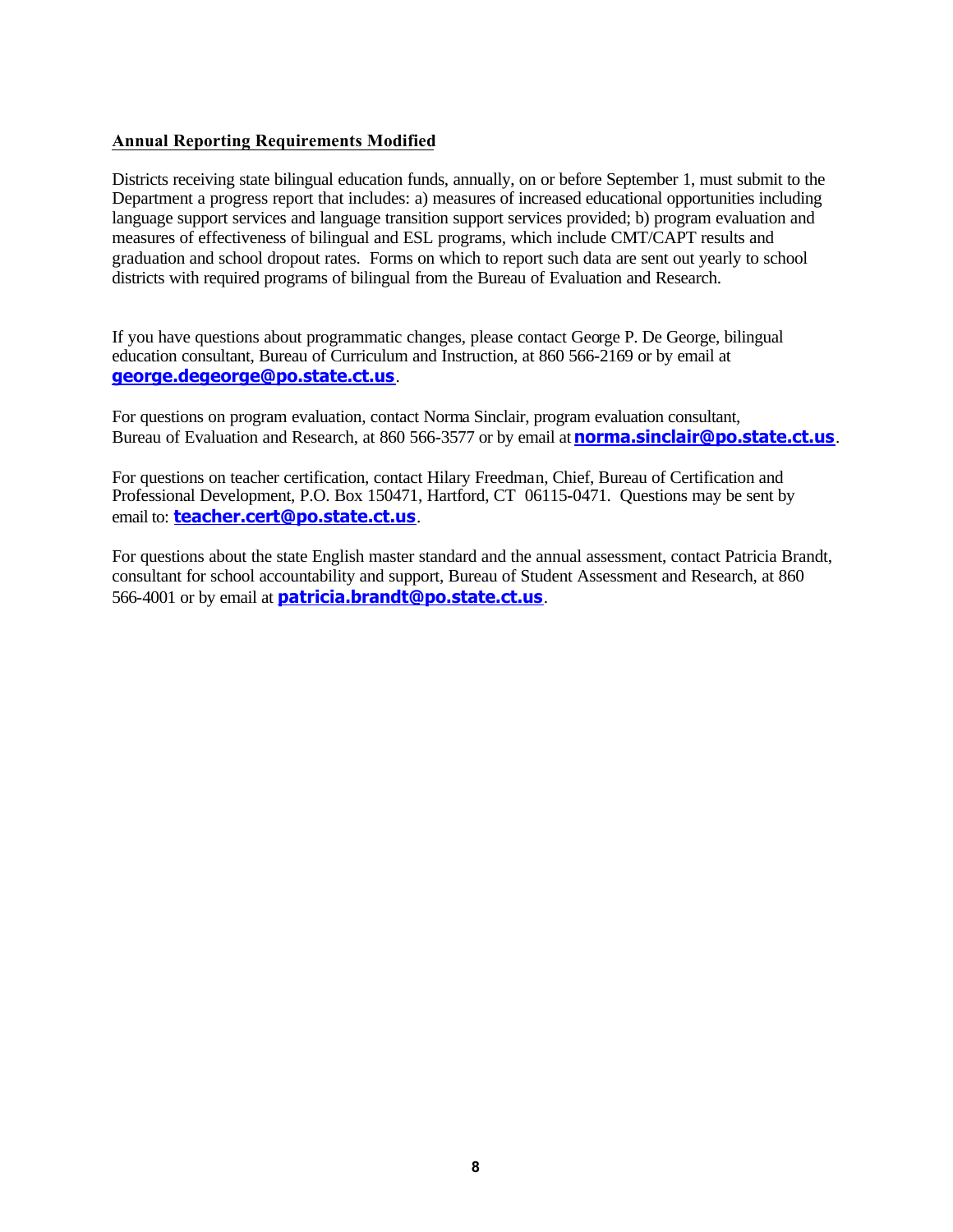# **Appendix B**

Effective July 1, 1999, certification requirements changed as a result of the passage of Public Act 99-211. Significant changes occurred in the following areas:

## **Assessment Requirements:**

Candidates are required to successfully demonstrate competence in two languages prior to obtaining Connecticut certification endorsed for bilingual education:

- PRAXIS I Computer Based Test (CBT);
- PRAXIS I (CBT) reading and writing sub-tests (demonstrate proficiency in English);
- ACTFL-OPI (demonstrate proficiency in the non-English language of the bilingual program).

## **Routes to Certification:**

Candidates may obtain an endorsement in bilingual education by meeting any of the following requirements:

- Complete an approved planned program in bilingual education;
- Complete an additional 18 semester hours of credit in specific bilingual education course work (provided the candidate is already certified in a teaching area);
- Complete the Alternate Route to Certification II program in bilingual education;
- The employing school district may provide documentation of a shortage in bilingual education and submit to the Bureau of Certification and Professional Development a request to have a bilingual certificate issued through the deferral route. The deferral route option will no longer be offered after July 1, 2003.

## **Course work requirements to move bilingual endorsement from the provisional educator certificate to the professional educator certificate:**

- Elementary\* bilingual teachers are required to complete 15 semester hours of credit in bilingual education course work and 15 semester hours of credit in language arts, reading and mathematics;
- Middle\* school and/or secondary\* bilingual teachers are required to complete 15 semester hours of credit in bilingual education and 15 semester hours of credit in the subject matter they teach;

\*Candidates obtaining a professional educator certificate will be issued a new bilingual endorsement either at the elementary, middle or secondary level based on their teaching assignments. The bilingual middle and secondary endorsements will also be subject specific.

## **CEU requirements for professional educator certificate holders:**

- Elementary bilingual teachers (who do not hold an elementary endorsement) are required to complete all CEUs in language arts, reading and mathematics;
- Middle school and/or secondary bilingual teachers (who do not hold a subject-specific endorsement) are required to complete all CEUs in the subject area they teach.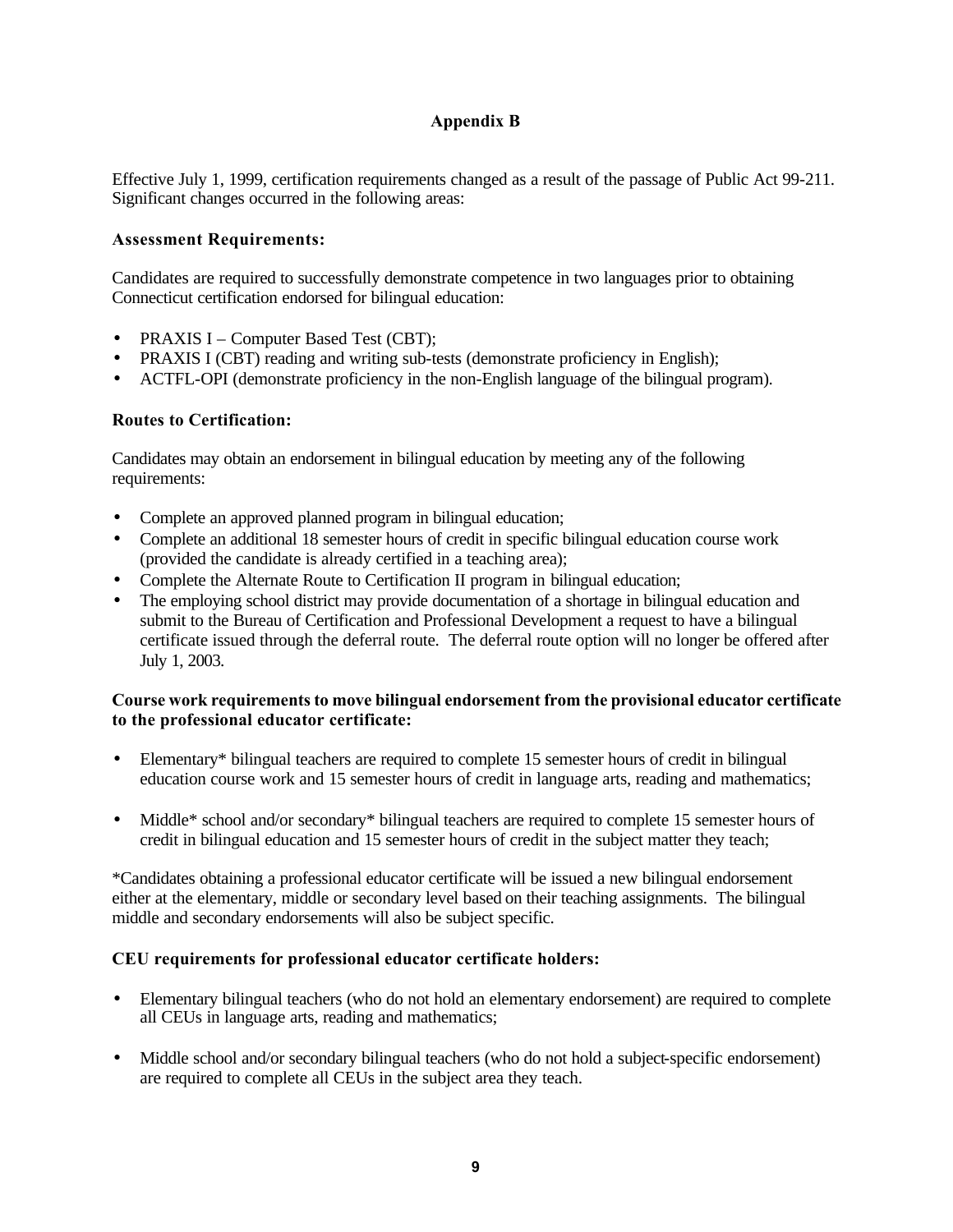# **CONNECTICUT STATE DEPARTMENT OF EDUCATION Bureau of Certification and Professional Development CEU Requirements**

| <b>Holds a Professional</b><br><b>Educator Certificate and is</b><br>employed in a position<br>requiring any of these<br>endorsements |                                                                                                                                                      | <b>Expiration Date of</b><br>the Professional<br><b>Educator Certificate</b> | <b>CEU</b> Requirement                                                                                                                                                                                                                                                                                                                                                                                                                                                                         |  |  |  |
|---------------------------------------------------------------------------------------------------------------------------------------|------------------------------------------------------------------------------------------------------------------------------------------------------|------------------------------------------------------------------------------|------------------------------------------------------------------------------------------------------------------------------------------------------------------------------------------------------------------------------------------------------------------------------------------------------------------------------------------------------------------------------------------------------------------------------------------------------------------------------------------------|--|--|--|
| $\bullet$<br>٠                                                                                                                        | Early Childhood (N-3)<br>Elementary<br>Middle Grades                                                                                                 | July 1, 1999 TO<br>June 30, 2002                                             | 90 (9.0 CEUs) hours of continuing education.                                                                                                                                                                                                                                                                                                                                                                                                                                                   |  |  |  |
|                                                                                                                                       | Early Childhood (N-3)                                                                                                                                | After July 1, 2002                                                           | 90 (9.0 CEUs) hours of continuing education including:<br>15 (1.5 CEUs) hours of training in the teaching of reading and<br>$\bullet$<br>reading readiness and assessment of reading performance,<br>including methods of teaching language skills necessary for<br>reading, reading comprehension skills, phonics and the structure<br>of the English language during the five year period.                                                                                                   |  |  |  |
|                                                                                                                                       | Elementary                                                                                                                                           | After July 1, 2002                                                           | 90 (9.0 CEUs) hours of continuing education including:<br>15 (1.5 CEUs) hours of training in the teaching of reading and<br>$\bullet$<br>reading readiness and assessment of reading performance,<br>including methods of teaching language skills necessary for<br>reading, reading comprehension skills, phonics and the structure<br>of the English language; AND<br>15 (1.5 CEUs) hours of training in the use of computers in the<br>$\bullet$<br>classroom during each five year period. |  |  |  |
|                                                                                                                                       | Middle Grades                                                                                                                                        | After July 1, 2002                                                           | 90 (9.0 CEUs) hours of continuing education including:<br>15 (1.5 CEUs) hours of training in the use of computers in the<br>$\bullet$<br>classroom during each five year period.                                                                                                                                                                                                                                                                                                               |  |  |  |
| $\bullet$<br>➤                                                                                                                        | Bilingual<br>Employed in an<br>elementary setting and<br>serving under bilingual<br>certification and does not<br>hold an elementary<br>endorsement. | After July 1, 1999                                                           | • 90 (9.0 CEUs) hours of continuing education in language arts,<br>reading and mathematics during each five year period.                                                                                                                                                                                                                                                                                                                                                                       |  |  |  |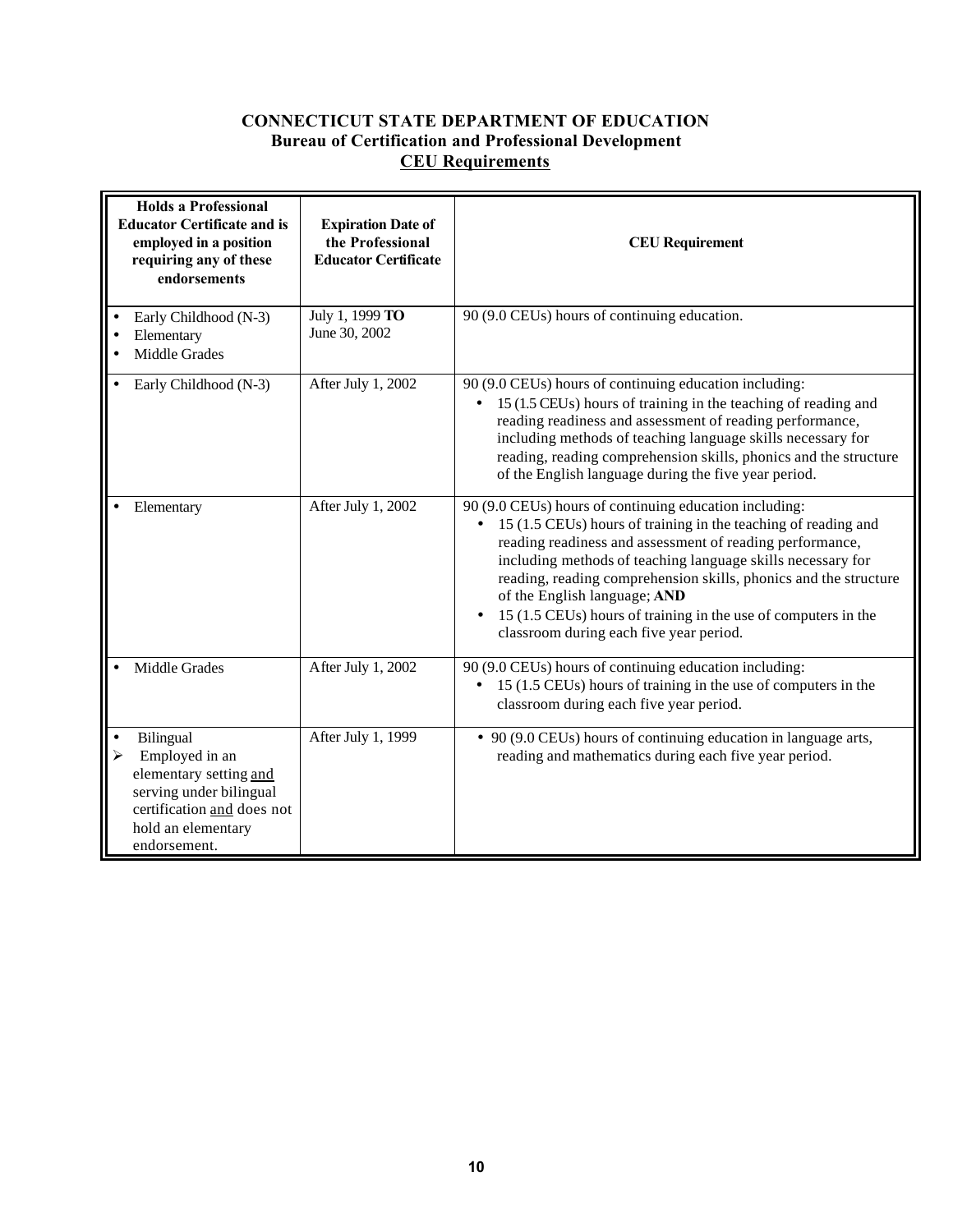| <b>Bilingual</b><br>Employed in a middle<br>school or high school<br>setting and serving<br>under bilingual<br>certification and does<br>not hold an endorsement<br>in the subject area<br>taught. | After July 1, 1999 |           | $\bullet$ 90 (9.0 CEUs) hours of continuing education in the subject area<br>taught.                                     |
|----------------------------------------------------------------------------------------------------------------------------------------------------------------------------------------------------|--------------------|-----------|--------------------------------------------------------------------------------------------------------------------------|
| Intermediate<br>Administration or<br>Supervision                                                                                                                                                   | After July 1, 1995 | $\bullet$ | 90 (9.0 CEUs) hours of continuing education including:<br>15 (1.5 CEUs) hours of training in the evaluation of teachers. |

# **NOTE**: **If you hold a Professional Educator Certificate for an area not listed above, the CEU requirement is 90 (9.0 CEUs) hours of continuing education.**

July 1999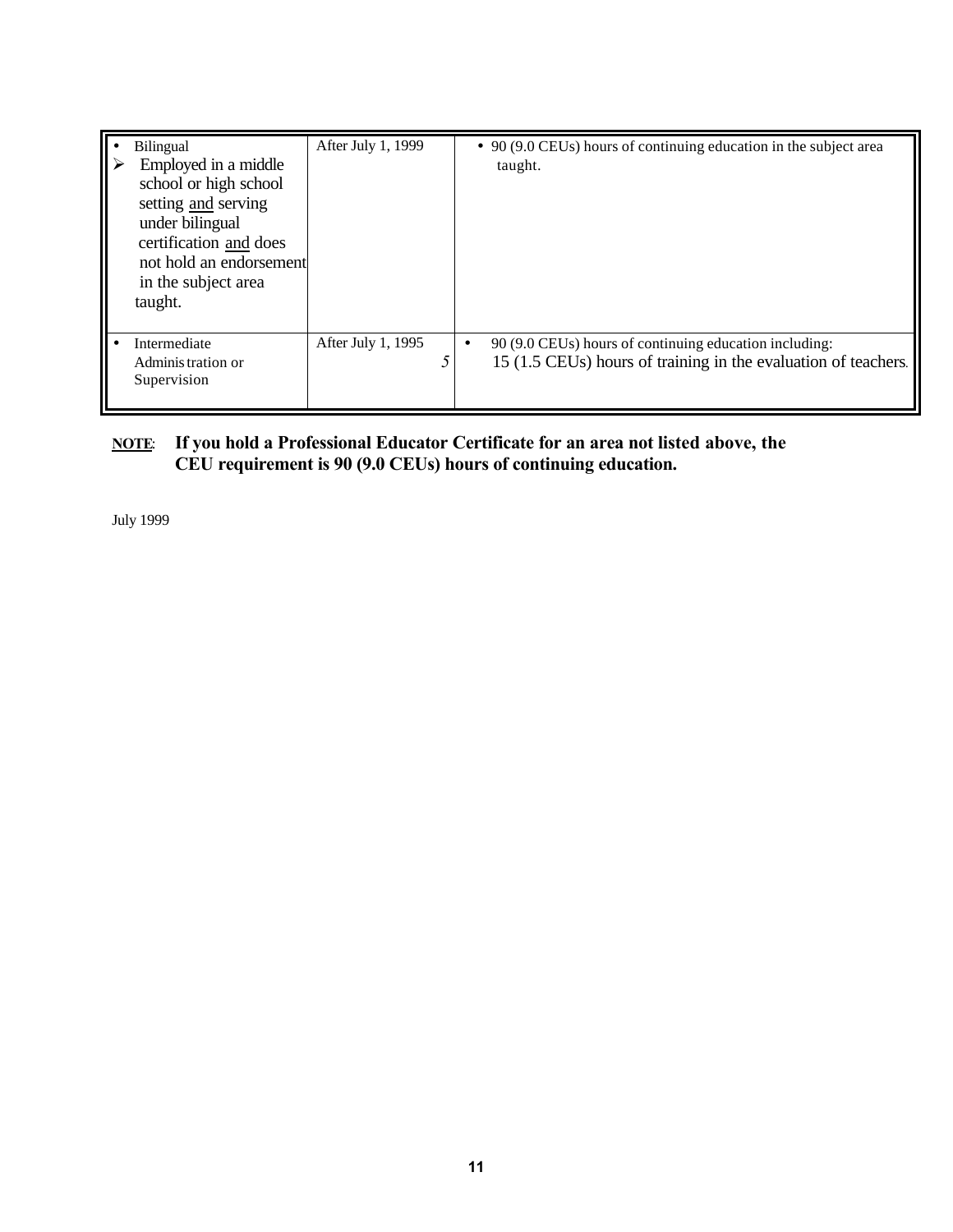# **Appendix C**

# **DATE CHART, P.A. 99-211**

| <b>DATE</b>                   | STATUTORY REQUIREMENT                                                                                      |
|-------------------------------|------------------------------------------------------------------------------------------------------------|
| July 1, 1999                  | PA 99-211, An Act Improving Bilingual Education, takes effect.                                             |
| July 1, 1999,                 | Applicants for bilingual teacher certification must demonstrate competency in English and the other        |
| on or after                   | language of instruction.                                                                                   |
| July 1, 1999,                 | Continuing education units of bilingual education teachers at the elementary level who hold a              |
| on or after                   | bilingual education endorsement but not an elementary endorsement will count toward the 90 hour            |
|                               | requirement only if taken in language arts, reading and mathematics.                                       |
|                               | The continuing education units of middle and secondary bilingual education teachers who hold a             |
|                               | bilingual education endorsement but not an endorsement in the subject area(s) they teach will count        |
|                               | toward the 90 hour requirement only if taken in the subject area(s) they teach.                            |
| July 1, 1999,                 | Statutory requirements for taking the CMT and CAPT examinations will not apply to students                 |
| on or after                   | enrolled for thirty school months or less in a bilingual education or an English as a second language      |
|                               | (ESL) program.                                                                                             |
| July 1, 1999 to               | Department develops state English mastery standard.                                                        |
| July 1, 2000                  |                                                                                                            |
|                               |                                                                                                            |
| July 1, 2000,                 | To qualify for a professional certificate: a) elementary bilingual teachers with a provisional             |
| on and after                  | certificate must take 15 credits in language arts, reading and mathematics; b) middle or secondary         |
|                               | level bilingual teachers will have to take 15 credits in the subject area they teach.                      |
| September 1,                  | Districts must assess the progress of students toward meeting the state English mastery standard.          |
| 2000, on and                  |                                                                                                            |
| after, annually               |                                                                                                            |
| thereafter                    | Newly employed bilingual education teachers must meet all certification requirements, including            |
| July 1, 2001,<br>on and after | completion of a teacher preparation program approved by the State Board of Education, or are to be         |
|                               | certified through an alternate route to certification.                                                     |
| July 1, 2003, on              | Prospective elementary bilingual teachers must be certified in elementary and bilingual education.         |
| and after                     | Prospective secondary bilingual education teachers must be certified in the subject they will teach        |
|                               | and in bilingual education.                                                                                |
| September 1,                  | Districts receiving state bilingual education funds will submit annual progress report which               |
| annually, on or               | contains:                                                                                                  |
| before                        | measures of increased educational opportunities for students including language support<br>$\bullet$       |
|                               | services and language transition support services provided;                                                |
|                               | program evaluation and measures of effectiveness of its bilingual education and ESL programs;<br>$\bullet$ |
|                               | such program evaluation is to be annual and measures of effectiveness include CMT/CAPT<br>$\bullet$        |
|                               | results and graduation and school dropout rates.                                                           |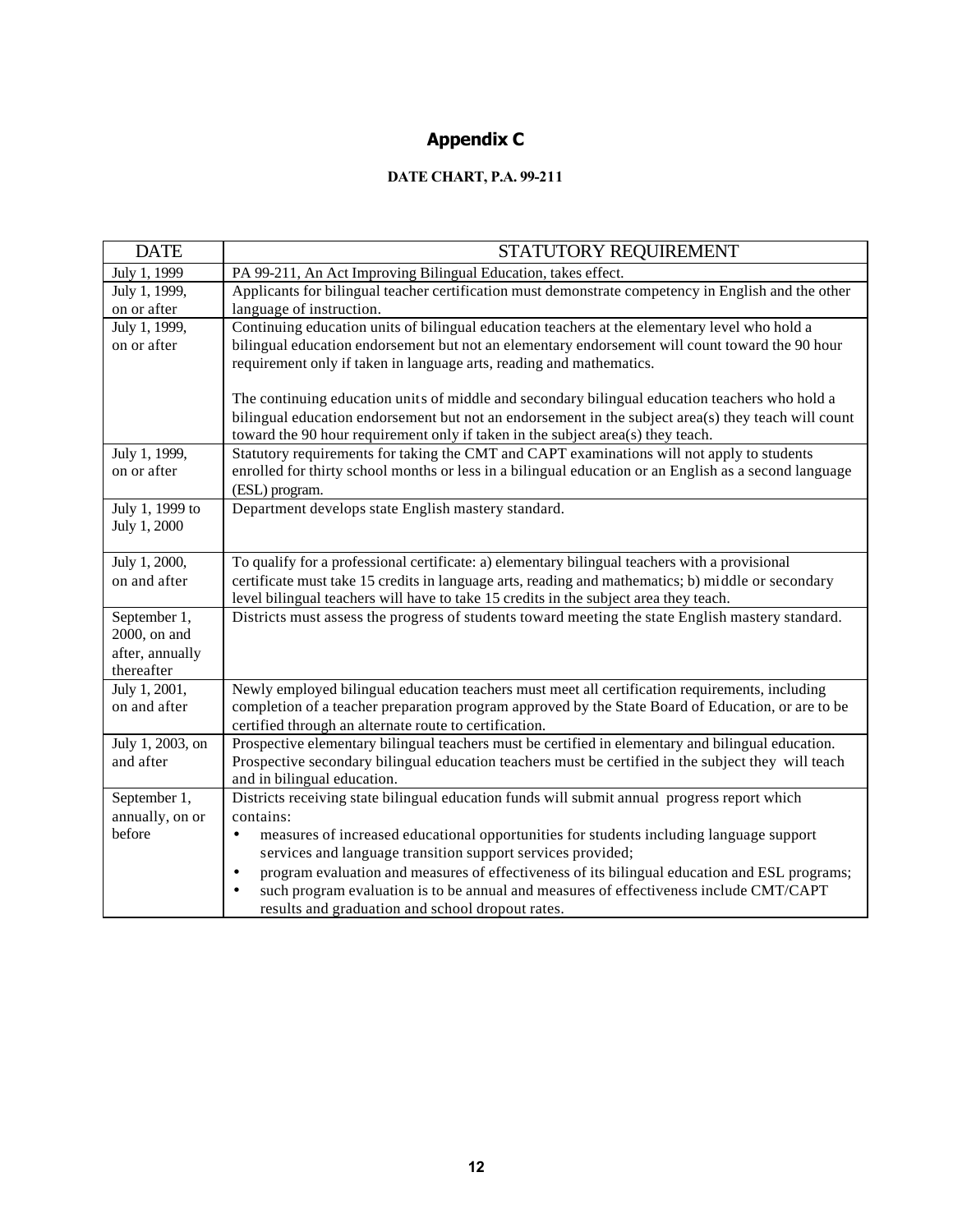# *Substitute Senate Bill No. 1083 Public Act No. 99-211 An Act Improving Bilingual Education.*

Be it enacted by the Senate and House of Representatives in General Assembly convened: Section 1. Section 10-17e of the general statutes is repealed and the following is substituted in lieu thereof: Whenever used in sections 10-17 and 10-17d to 10-17g, inclusive, as amended by this act: (1) "Eligible **[**children **]** students" means **[**children**]** students enrolled in public schools in grades kindergarten to twelve, inclusive, whose dominant language is other than English and whose proficiency in English is not sufficient to assure equal educational opportunity in the regular school program; (2) "Program of bilingual education" means a program **[**of instruction in which eligible children are placed until such time as such children attain a level of proficiency in English which is sufficient to assure equal educational opportunity in the regular school program, including, but not limited to, educational experiences to enable eligible children to become proficient in English, subject matter instruction in the dominant language of eligible children, and provision of opportunities for eligible children to participate with and learn from children from other linguistic and cultural backgrounds**]** that: (A) Makes instructional use of both English and an eligible student's native language; (B) enables eligible students to achieve English proficiency and academic mastery of subject matter content and higher order skills, including critical thinking, so as to meet appropriate grade promotion and graduation requirements; (C) provides for the continuous increase in the use of English and corresponding decrease in the use of the native language for the purpose of instruction within each year and from year to year and provides for the use of English for more than half of the instructional time by the end of the first year; (D) may develop the native language skills of eligible students; and (E) may include the participation of Englishproficient students if the program is designed to enable all enrolled students to become more proficient in English and a second language.

(3) "English as a second language program" means a program that uses only English as the instructional language for eligible students and enables such students to achieve English proficiency and academic mastery of subject matter content and higher order skills, including critical thinking, so as to meet appropriate grade promotion and graduation requirements.

Sec. 2. Section 10-17f of the general statutes is repealed and the following is substituted in lieu thereof: (a) **[**On or before November 1, 1978, and annually thereafter**]** Annually, the board of education for each local and regional school district shall ascertain, in accordance with regulations **[**established**]** adopted, by the State Board of Education, the eligible **[**children**]** students in such school district and shall classify such **[**children**]** students according to their dominant language.

(b) Whenever it is ascertained that there are in any public school within a local or regional school district twenty or more eligible **[**children**]** students classified as dominant in any one language other than English, the board of education of such district shall provide a program of bilingual education for such eligible **[**children**]** students for the school year next following. Eligible students shall be placed in such program in accordance with subsection (e) of this section.

(c) On or before July 1, 2000, the State Board of Education, within available appropriations, shall develop a state English mastery standard to assess the linguistic and academic progress of students in programs of bilingual education. On and after September 1, 2000, each local and regional board of education shall assess, annually, the progress made by each student toward meeting the state standard. If a student is not making sufficient progress toward meeting the state standard based on the assessment, the local or regional board of education shall provide language support services to the student in consultation with the parent or guardian of the student to allow the student to meet the state standard. Such services may include, but need not be limited to, summer school, after-school assistance and tutoring. If a student meets the state standard based on the assessment, the student shall leave the program. Each local and regional board of education shall document on a student's permanent record the date the student begins in a program of bilingual education and the date and results of the assessments required pursuant to this subsection.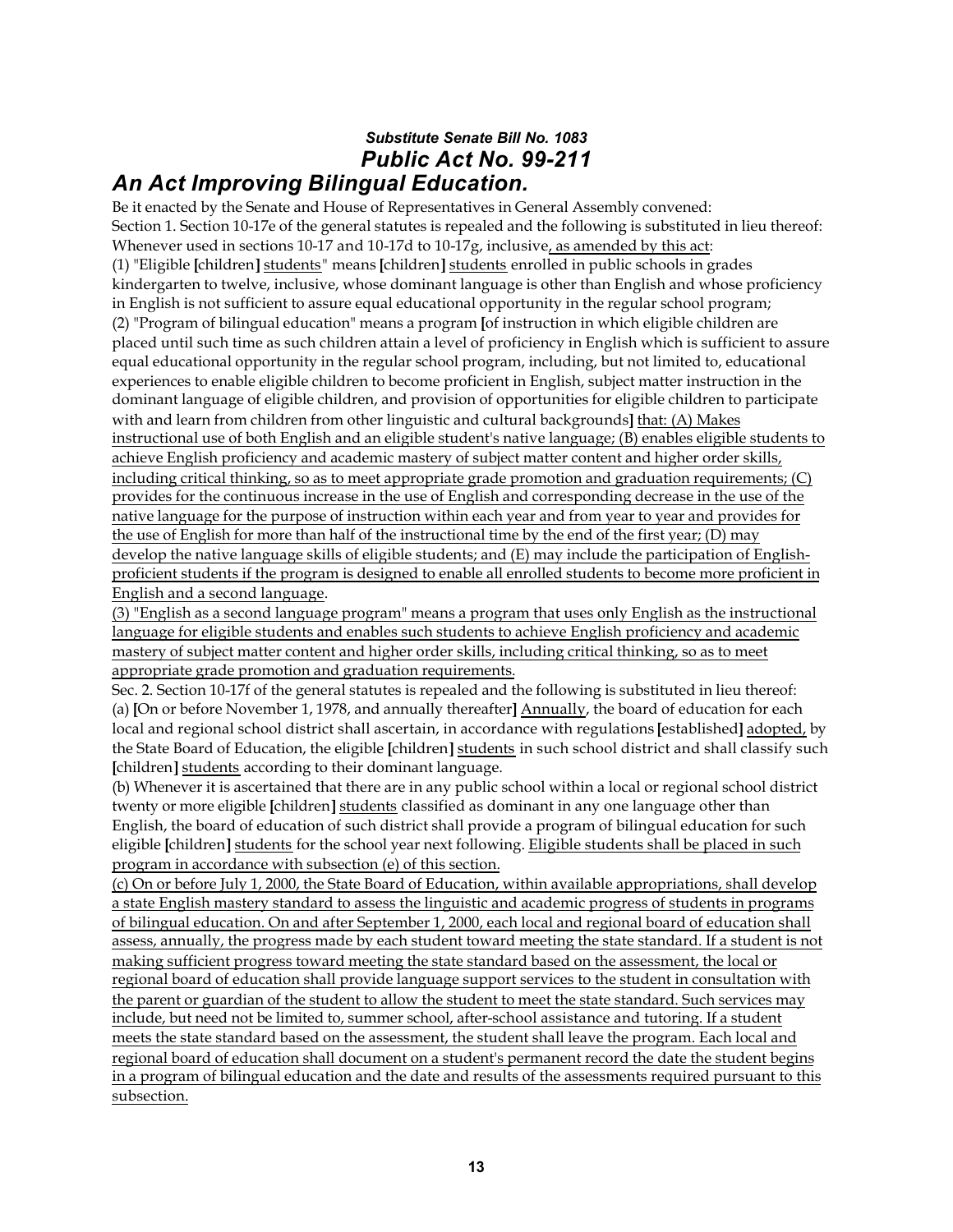(d) Each local and regional board of education shall limit the time an eligible student spends in a program of bilingual education to thirty months, whether or not such months are consecutive, except that summer school and two-way language programs pursuant to subsection (i) of this section shall not be counted. If an eligible student does not meet the English mastery standard at the end of thirty months, the local or regional board of education shall provide language transition support services to such student. Such services may include, but need not be limited to, English as a second language programs, sheltered English programs, English immersion programs, tutoring and homework assistance. Families may also receive guidance from school professionals to help their children make progress in their native language. If an eligible student enrolls in a secondary school when the student has fewer than thirty months remaining before graduation, the local or regional board of education shall assign the student to an English as a second language program and may provide intensive services to the student to enable the student to speak, write and comprehend English by the time the student graduates and to meet the course requirements for graduation.

**[**(c) If the parent or legal guardian of an eligible child notifies the local or regional board of education, in writing, that such parent or guardian wishes the child to be exempt from the program of bilingual education, the local or regional board of education shall so exempt the child.**]**

(e) Each local and regional board of education shall hold a meeting with the parents and legal guardians of eligible students to explain the benefits of the language program options available in the school district, including an English language immersion program. The parents and legal guardians may bring an interpreter or an advisor to the meeting. If the parent or legal guardian of an eligible student opts to have such student placed in a program of bilingual education, the local or regional board of education shall place the child in such program.

**[**(d)**]** (f) The board of education for each local and regional school district which is required to provide a program of bilingual education shall initially endeavor to implement the provisions of subsection (b) of this section through in-service training for existing certified professional employees, and thereafter, shall give preference in hiring to such certified professional employees as are required to maintain **[**said**]** the program.

**[**(e)**]** (g) The State Board of Education shall adopt **[**and enforce regulations concerning**]** regulations, in accordance with the provisions of chapter 54, to establish requirements for: **[**such**]** (1) Such programs, which may be modeled after policy established by the Department of Education for bilingual education programs; (2) local and regional boards of education to integrate bilingual and English as a second language program faculty in all staff, planning and curriculum development activities; and (3) all bilingual education teachers employed by a local or regional board of education, on and after July 1, 2001, to meet all certification requirements, including completion of a teacher preparation program approved by the State Board of Education, or to be certified through an alternate route to certification program. **[**(f)**]** (h) Each board of education for a local and regional school district which is required to provide for the first time a program of bilingual education shall prepare and submit to the Commissioner of Education for review a plan to implement such program, in accordance with regulations adopted by the State Board of Education.

(i) Each local and regional board of education that is required to provide a program of bilingual education pursuant to this section shall investigate the feasibility of establishing two-way language programs starting in kindergarten.

Sec. 3. (NEW) (a) The Department of Education shall assist and encourage local and regional boards of education to institute two-way language programs and provide early second language instruction for English-speaking students.

(b) The department shall encourage local and regional boards of education to recognize students' proficiency in languages other than their native languages on their permanent records.

Sec. 4. (NEW) (a) On and after July 1, 1999, the State Board of Education shall require an applicant for certification as a bilingual education teacher to demonstrate competency in English and the other language of instruction as a condition of certification. Competency in English shall be demonstrated by successful passage of the essential skills test approved by the State Board of Education. Competency in the other language shall be demonstrated on an examination, if available, of comparable difficulty as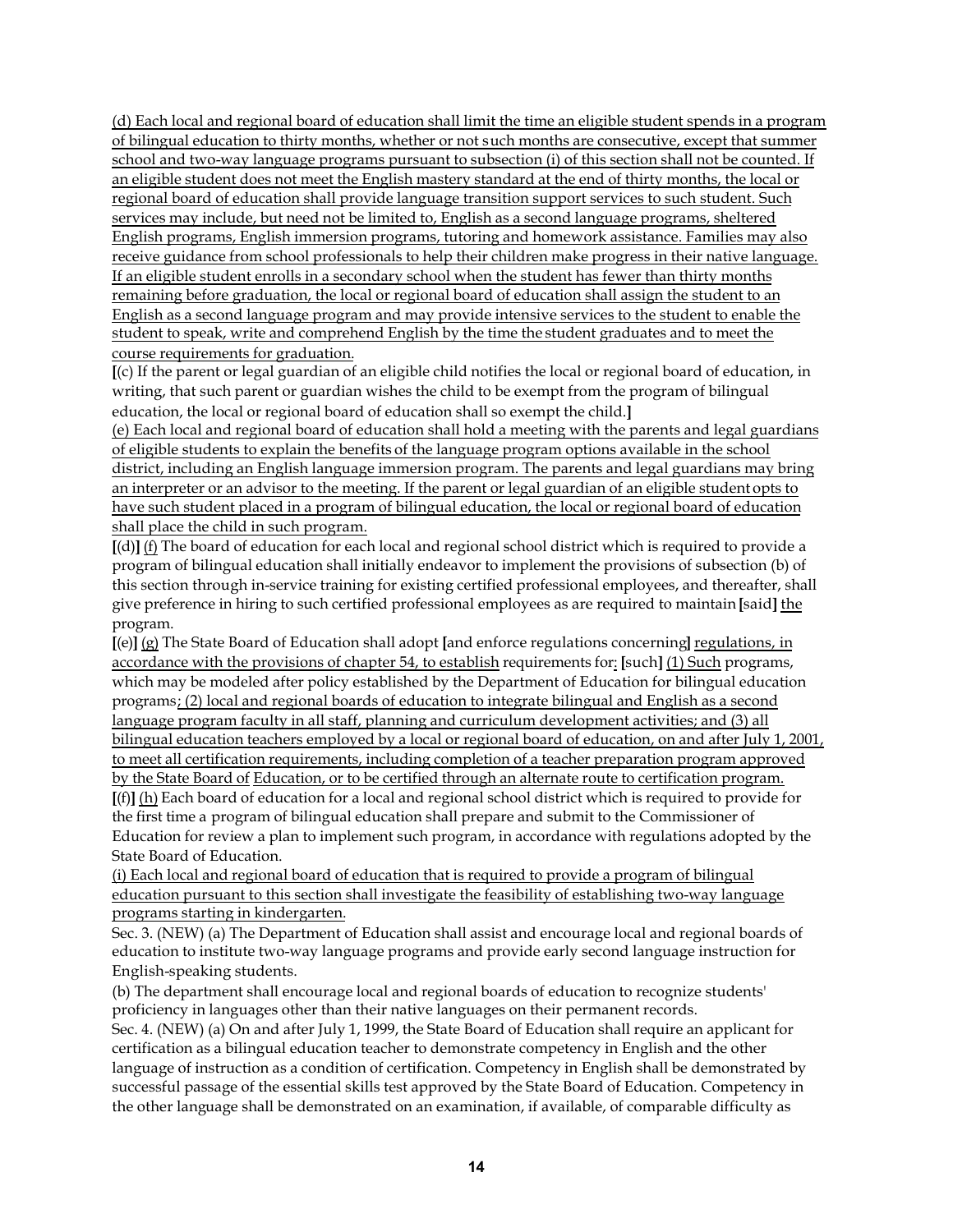specified by the Department of Education. If such an examination is not available, competency shall be demonstrated by an appropriate alternative method as specified by the department.

(b) On and after July 1, 2003, the State Board of Education shall require persons seeking to become (1) elementary level bilingual education teachers to be certified in elementary education and bilingual education and (2) secondary level bilingual education teachers to be certified in both the subject area they will teach and in bilingual education. Such dual certification requirement may be met by earning a bachelor's degree in one field and meeting the requirements for an endorsement in the other field. (c) On and after July 1, 2000, the State Board of Education shall require bilingual education teachers holding provisional educator certificates to meet the requirements of this subsection in order to qualify for a professional educator certificate to teach bilingual education. (1) Such bilingual education teachers who teach on the elementary level shall take fifteen credit hours in bilingual education and fifteen credit hours in language arts, reading and mathematics. (2) Such bilingual education teachers who teach on the middle or secondary level shall take fifteen credit hours in bilingual education and fifteen credit hours in the subject matter that they teach. Such professional educator certificate shall be valid for bilingual education and the grade level and content area of preparation.

Sec. 5. (NEW) The Board of Governors of Higher Education shall develop, within available appropriations, an alternate route to certification for persons seeking certification as bilingual education teachers and teachers of English as a second language.

Sec. 6. (NEW) (a) If a local or regional board of education is not able to hire a sufficient number of certified bilingual education teachers, the board of education may apply to the Commissioner of Education for permission to use a certified teacher of English as a second language to fill its need and the commissioner may grant such request for good cause shown.

(b) The Department of Education shall promote and encourage teacher exchange programs and provide information to local and regional boards of education on such programs in order to increase foreign language proficiency and cultural understanding.

Sec. 7. Section 10-14q of the general statutes is repealed and the following is substituted in lieu thereof: The provisions of this chapter shall apply to any student requiring special education pursuant to section 10-76a, except when the planning and placement team of such student determines that it would be inappropriate to allow the student to take the examinations. The provisions of this chapter shall not apply to any student enrolled for **[**three years**]** thirty school months or less in a bilingual program pursuant to **[**section**]** sections 10-17e and 10-17f, as amended by this act, or **[**,**]** to any student enrolled for **[**three years**]** thirty school months or less in an English as a second language program.

Sec. 8. Section 10-17g of the general statutes is repealed and the following is substituted in lieu thereof: For the fiscal year ending June 30, 1979, and annually thereafter, the board of education for each local and regional school district **[**which**]** that is required to provide a program of bilingual education, pursuant to section 10-17f, as amended by section 2 of this act, may make application to the State Board of Education and shall thereafter receive a grant in an amount equal to the product obtained by multiplying the total appropriation available for such purpose by the ratio which the number of eligible children in the school district bears to the total number of such eligible children state-wide. The board of education for each local and regional school district receiving funds pursuant to this section shall annually, on or before September first, submit to the State Board of Education a progress report which shall include (1) measures of increased **[**education**]** educational opportunities for eligible **[**children **]** students, including language support services and language transition support services provided to such students, (2) program evaluation and measures of the effectiveness of its bilingual education and English as a second language programs, including data on students in bilingual education programs and students educated exclusively in English as a second language programs, and (3) certification by the board of education submitting the report that any funds received pursuant to this section have been used for the purposes specified. The State Board of Education shall annually evaluate programs conducted pursuant to section 10-17f, as amended by section 2 of this act. For purposes of this section, measures of the effectiveness of bilingual education and English as a second language programs include state-wide mastery examination results and graduation and school dropout rates.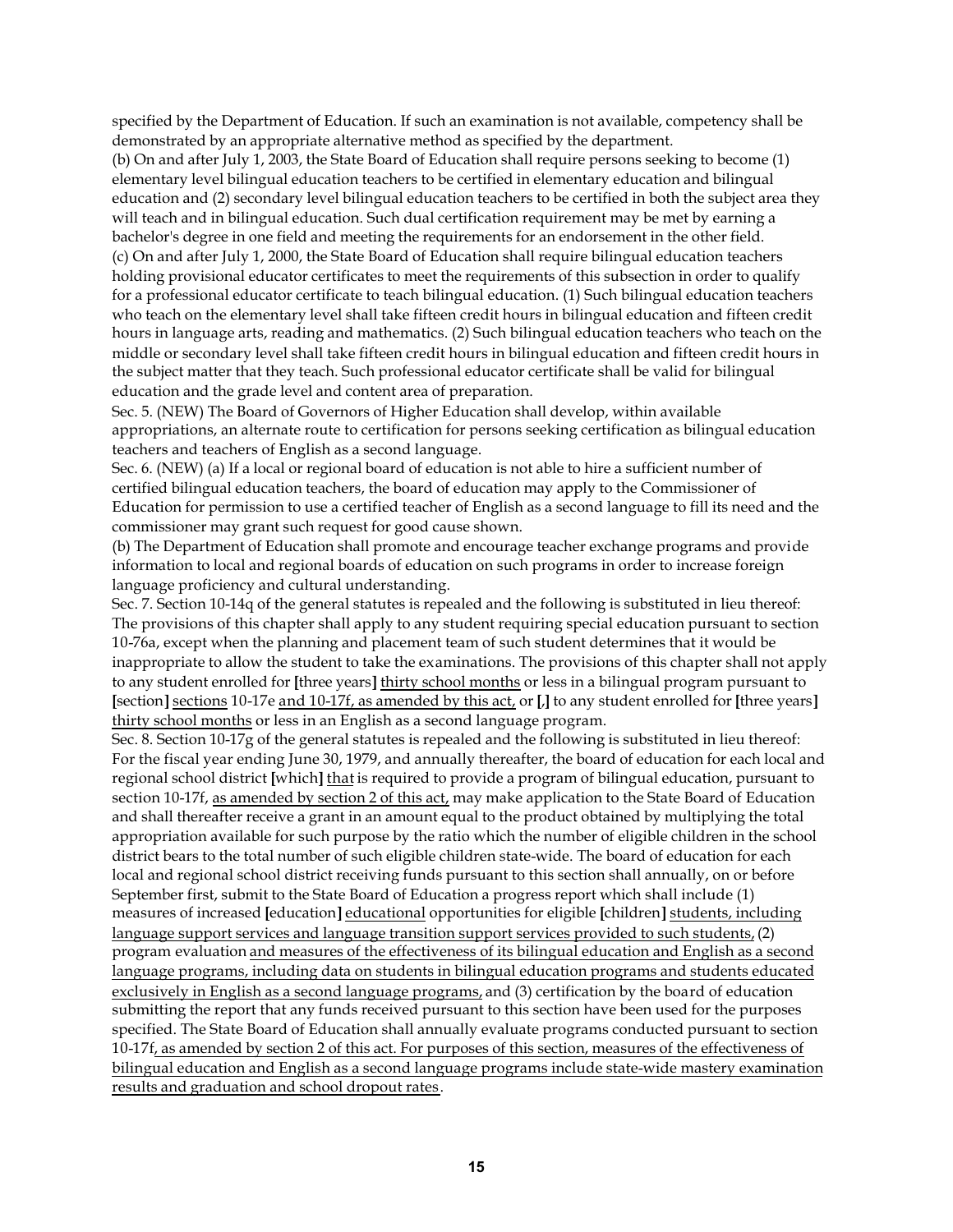Sec. 9. Subdivision (1) of subsection (l) of section 10-145b of the general statutes is repealed and the following is substituted in lieu thereof:

(l) (1) For certified employees of local and regional boards of education, except as provided in this subdivision, each professional educator certificate shall be valid for five years and continued every five years thereafter upon the successful completion of professional development activities which shall consist of not less than ninety hours of continuing education, as determined by the local or regional board of education in accordance with this section, during each successive five-year period. (A) Such continuing education completed by certified employees with an early childhood nursery through grade three or an elementary endorsement who hold a position requiring such an endorsement shall include at least fifteen hours of training in the teaching of reading and reading readiness and assessment of reading performance, including methods of teaching language skills necessary for reading, reading comprehension skills, phonics and the structure of the English language during each five-year period. (B) Such continuing education requirement completed by certified employees with elementary or middle grades endorsements who hold a position requiring such an endorsement shall include at least fifteen hours of training in the use of computers in the classroom during each five-year period. **[**(B)**]** (C) Such continuing education completed by (i) the superintendent of schools, and (ii) employees employed in positions requiring an intermediate administrator or supervisory certificate, or the equivalent thereof, and whose administrative or supervisory duties equal at least fifty per cent of the assigned time of such employee, shall include at least fifteen hours of training in the evaluation of teachers pursuant to section 10-151b during each five-year period. (D) In the case of certified employees with a bilingual education endorsement who hold positions requiring such an endorsement (i) in an elementary school and who do not hold an endorsement in elementary education, such continuing education taken on or after July 1, 1999, shall only count toward the ninety hour requirement if it is in language arts, reading and mathematics, and (ii) in a middle or secondary school and who do not hold an endorsement in the subject area they teach, such continuing education taken on or after July 1, 1999, shall only count toward the ninety hour requirement if it is in such subject area or areas. During each five-year period in which a professional educator certificate is valid, a holder of such certificate who has not completed the ninety hours of continuing education required pursuant to this subdivision, and who has not been employed while holding such certificate by a local or regional board of education for all or part of the five-year period, shall, upon application, be reissued such certificate for five years minus any period of time such holder was employed while holding such certificate by a local or regional board of education, provided there shall be only one such reissuance during each five-year period in which such certificate is valid. A certified employee of a local or regional board of education who is a member of the General Assembly and who has not completed the ninety hours of continuing education required pursuant to this subdivision for continuation of his certificate, upon application, shall be reissued a professional educator certificate for a period of time equal to six months for each year he served in the General Assembly during the previous five years. Continuing education hours completed during the previous five years shall be applied toward such ninety-hour requirement which shall be completed during the reissuance period in order for such employee to be eligible to have his certificate continued. The cost of the professional development activities required under this subsection for certified employees of local or regional boards of education shall be shared by the state and local or regional boards of education, except for those activities identified by the State Board of Education as the responsibility of the certificate holder. Each local and regional board of education shall make available, annually, at no cost to its certified employees not fewer than eighteen hours of professional development activities for continuing education credit. Such activities may be made available by a board of education directly, through a regional educational service center or cooperative arrangement with another board of education or through arrangements with any continuing education provider approved by the State Board of Education. Local and regional boards of education shall grant continuing education credit for professional development activities which the certified employees of the board of education are required to attend, professional development activities offered in accordance with the plan developed pursuant to subsection (b) of section 10-220a, or professional development activities which the board may approve for any individual certified employee. Each board of education shall determine the specific professional development